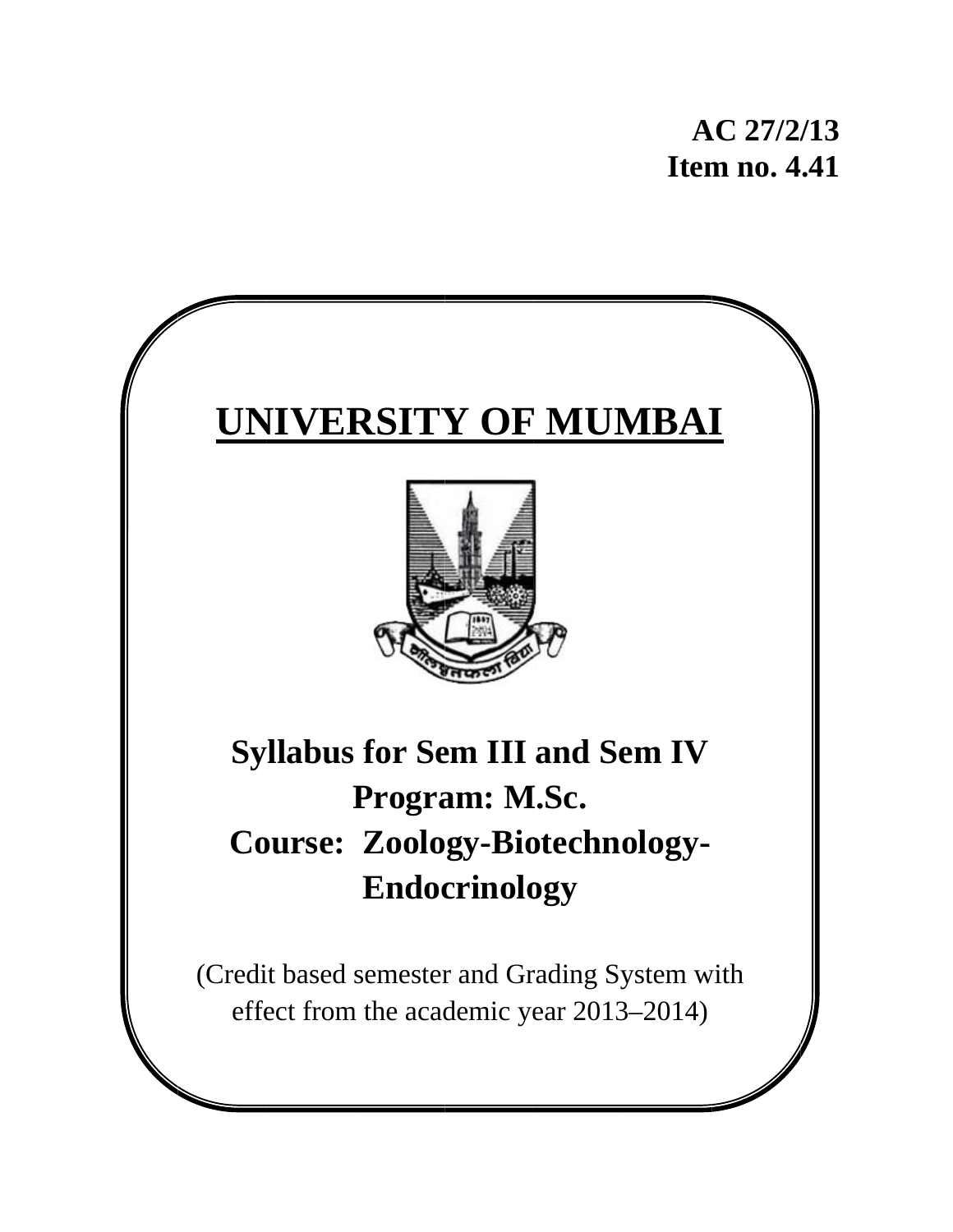#### **UNIVERSITY OF MUMBAI M.Sc. in Zoology: SEMESTER III and IV**

Credit Based Semester and Grading System to be implemented from the Academic Year 2013-2014.

#### **PREAMBLE**

BOS in Zoology during its meeting constituted a pyramid committee, to revise the syllabi in Zoology, with Dr. M. K. Pejaver as the Chairperson and Senior Teachers from affiliated Colleges as Jt. Chairperson, one each for UG and PG programmes. The class-wise syllabus committees were constituted in accordance with inclusive policy of the BOS with an aim to provide faculty at large hands on training and exposure to work on syllabus committees which will go a long way in taking our subject ahead in future when these experienced staff members would shape the subject after a decade. With the introduction of Credit Based Semester and Grading System and continuous evaluation consisting of components of internal assessment and external assessment by the esteemed University, the syllabus in Zoology was revised for M.Sc. Sem I and II to be implemented with effect from 2012‐2013, after approval by concerned authorities of the University.

Vide University Circular No. APD/Misc.‐01/407/of 2011 dated 12/12/2011, contents of letter from K. P. Singh, Joint Secretary, UGC No. D.O.F1‐1/2009‐(CPP‐II) dated 29/11/2011 were notified to the faculty in Zoology. As per the letter an expert committee was constituted by the UGC to look into the issue of discontinuation of dissection of live animals in the laboratory experiments in Zoology/ Life Sciences at UG and PG levels. The guidelines prepared by the expert committee and approved by UGC were notified with a viewpoint to ensure compliance of the guidelines.

A special meeting of Heads of Zoology Departments of all the Colleges affiliated to the University was convened on 17<sup>th</sup> August 2012 for deliberation on recommendation of expert committee appointed by the UGC regarding the discontinuation of dissection of live animals in laboratory experiments in Zoology / Life Sciences at UG and PG level.

In accordance with the deliberations in the above meeting, draft syllabus for M.Sc. SEMESTER‐III and IV in Zoology, suitably revised, to be implemented in the Credit Based Semester and Grading System was prepared by the committee under the guidance of pyramid committee. The draft was circulated among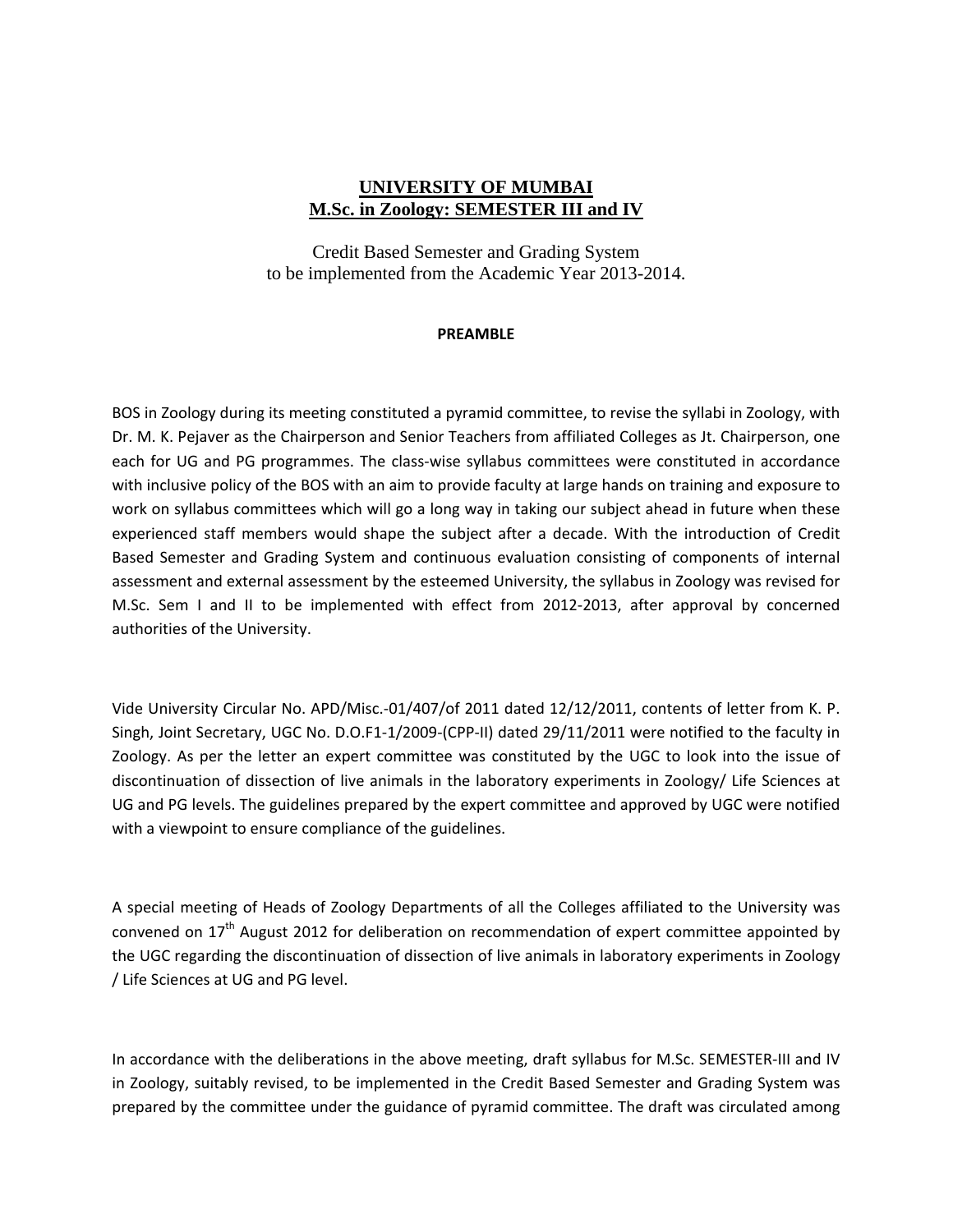the heads and senior teachers of the Department of Zoology of various colleges for approval and suggestions.

In meeting of the BOS geld on  $12<sup>th</sup>$  December, the draft was approved and it was resolved to implement the revised syllabus of Zoology at M.Sc. SEMESTER‐III and IV and make it effective from the Academic Year 2013‐2014 after approval from concerned authorities of the University.

> Chairman Board of Studies in Zoology University of Mumbai.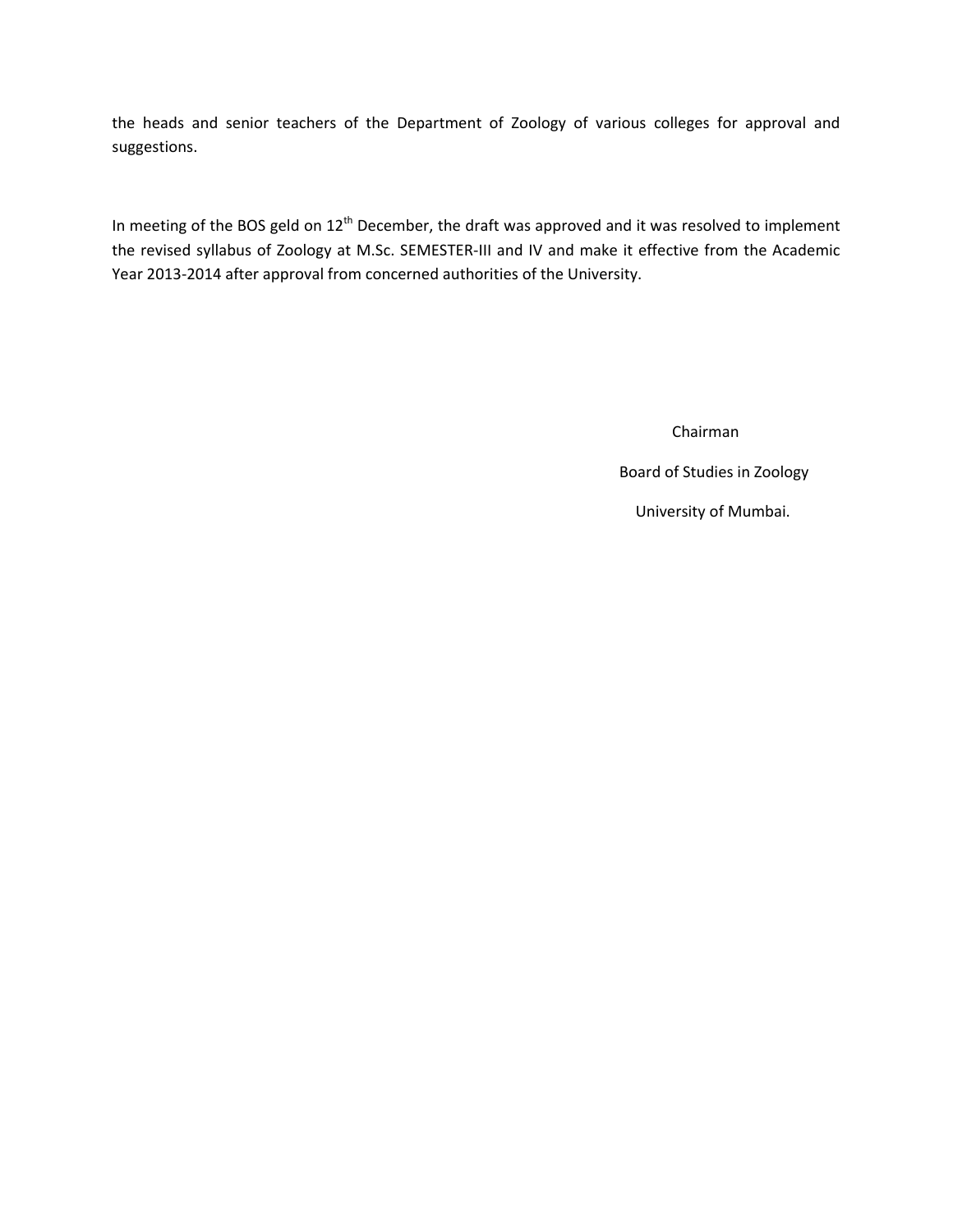## M.Sc.  **Zoology - Biotechnology and Endocrinology** Credit Based and Grading System.

To Be Implemented from the Academic Year 2013-2014.

| <b>Theory</b> |              |                                                                                                              |                |              |
|---------------|--------------|--------------------------------------------------------------------------------------------------------------|----------------|--------------|
| Course        | Unit         | <b>TOPIC</b>                                                                                                 | Credits        | L / Week     |
|               | $\mathbf I$  | The implications of recombinant DNA<br>technology of commercial products and<br>microbial synthesis          |                | 1            |
| PSZOBT301     | $\mathbf{I}$ | Large scale culture & production from<br>recombinant microorganisms & genetically<br>engineered animal cells | $\overline{4}$ |              |
|               | III          | <b>Medical Biotechnology</b>                                                                                 |                | $\mathbf{1}$ |
|               | IV           | <b>Environmental Biotechnology I</b>                                                                         |                | $\mathbf{1}$ |
|               | I            | Genome management and analysis                                                                               |                |              |
| PSZOBT302     | $\mathbf{I}$ | Manipulation of gene expression in<br>prokaryotes                                                            | $\overline{4}$ | 1            |
|               | III          | <b>Bioinformatics</b>                                                                                        |                | $\mathbf{1}$ |
|               | IV           | Animal biotechnology and Human therapies                                                                     |                | 1            |
|               | I            | General Endocrinology -I                                                                                     |                | 1            |
| PSZOEND303    | $\mathbf{I}$ | Gonadal differentiation                                                                                      | $\overline{4}$ | 1            |
|               | III          | Female reproductive tract-I                                                                                  |                | $\mathbf{1}$ |
|               | IV           | Conception                                                                                                   |                | 1            |
|               | I            | Hormones: Function and Classification                                                                        |                | 1            |
| PSZOEND304    | $\mathbf{I}$ | <b>Biochemical Aspects</b>                                                                                   | $\overline{4}$ | 1            |
|               | III          | Mechanism of action of peptide hormones -II                                                                  |                | 1            |
|               | IV           | Applied Endocrinology -I                                                                                     |                |              |
| Total         |              |                                                                                                              | 16             | 16           |

#### **Semester -III**

## **Practicals**

| PSZOBT3P1          | Practicals based on PSZOBT301  |    |
|--------------------|--------------------------------|----|
| PSZOBT3P2          | Practicals based on PSZOBT302  |    |
| PSZOEND3P3         | Practicals based on PSZOEND303 |    |
| PSZOEND3P4         | Practicals based on PSZOEND304 |    |
| Total              |                                | 16 |
| <b>Grand Total</b> |                                | 32 |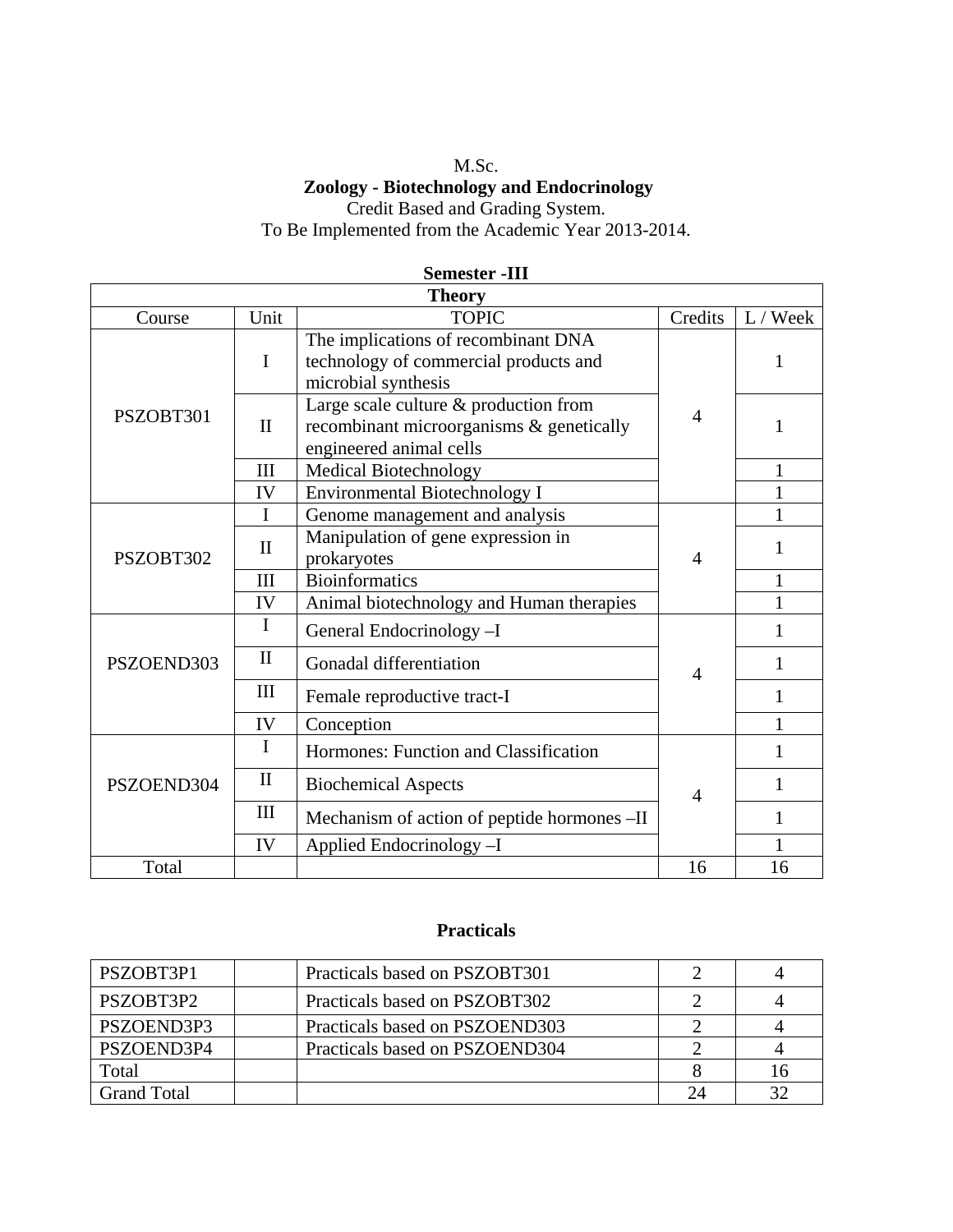# **SEMESTER IV**

| <b>Theory</b>                        |                         |                                                       |                         |                |
|--------------------------------------|-------------------------|-------------------------------------------------------|-------------------------|----------------|
| Course                               | Unit                    | <b>TOPIC</b>                                          | Credits                 | L / Week       |
|                                      | I                       | Microbial synthesis of commercial products            |                         |                |
|                                      | $\mathbf{I}$            | Large scale culture & production for                  |                         |                |
| PSZOBT401                            |                         | industrial biotechnology                              | $\overline{4}$          | 1              |
|                                      | III                     | <b>Agricultural Biotechnology</b>                     |                         | 1              |
| IV<br>Environmental Biotechnology II |                         |                                                       |                         | $\mathbf{1}$   |
|                                      | I                       | Genome management                                     |                         | $\mathbf{1}$   |
|                                      | $\mathbf{I}$            | Manipulation of gene expression in                    |                         | 1              |
| PSZOBT402                            |                         | eukaryotes                                            | $\overline{4}$          |                |
|                                      | III                     | The human genome project                              |                         | 1              |
|                                      | IV                      | Regulations and patents in biotechnology              |                         | $\mathbf{1}$   |
| PSZO END403                          | $\overline{\mathsf{V}}$ | General Endocrinology -II                             | $\boldsymbol{4}$        | $\mathbf{1}$   |
|                                      | VI                      | Male Reproductive System                              |                         | $\mathbf{1}$   |
|                                      | <b>VII</b>              | Female reproductive tract-II                          |                         | $\mathbf{1}$   |
|                                      | <b>VIII</b>             | Contraception                                         |                         | $\mathbf{1}$   |
| PSZO END404                          | $\mathbf V$             | Phylogeny and Ontogeny of endocrine<br>glands         | $\overline{\mathbf{4}}$ | $\mathbf{1}$   |
|                                      | VI                      | <b>Biochemical Aspects</b>                            |                         | $\mathbf{1}$   |
|                                      | <b>VII</b>              | Mechanism of action of peptide hormones -<br>$\rm II$ |                         | $\mathbf{1}$   |
|                                      | <b>VIII</b>             | Applied Endocrinology-II                              |                         | $\mathbf{1}$   |
|                                      |                         |                                                       | 16                      | 16             |
| PSZOBT4P1                            |                         | Practicals based on PSZOBT4P1                         | $\overline{2}$          | $\overline{4}$ |
| PSZOBT4P2                            |                         | Practicals based on PSZOBT4P2                         | $\overline{2}$          | $\overline{4}$ |
| PSZO END4P3                          |                         | Practicals based on USZOEND403                        | $\overline{2}$          | $\overline{4}$ |
| PSZO END4P4                          |                         | Practicals based on USZOEND404                        | $\overline{2}$          | $\overline{4}$ |
| Total                                |                         |                                                       | 8                       | 16             |
| <b>Garand Total</b>                  |                         |                                                       |                         |                |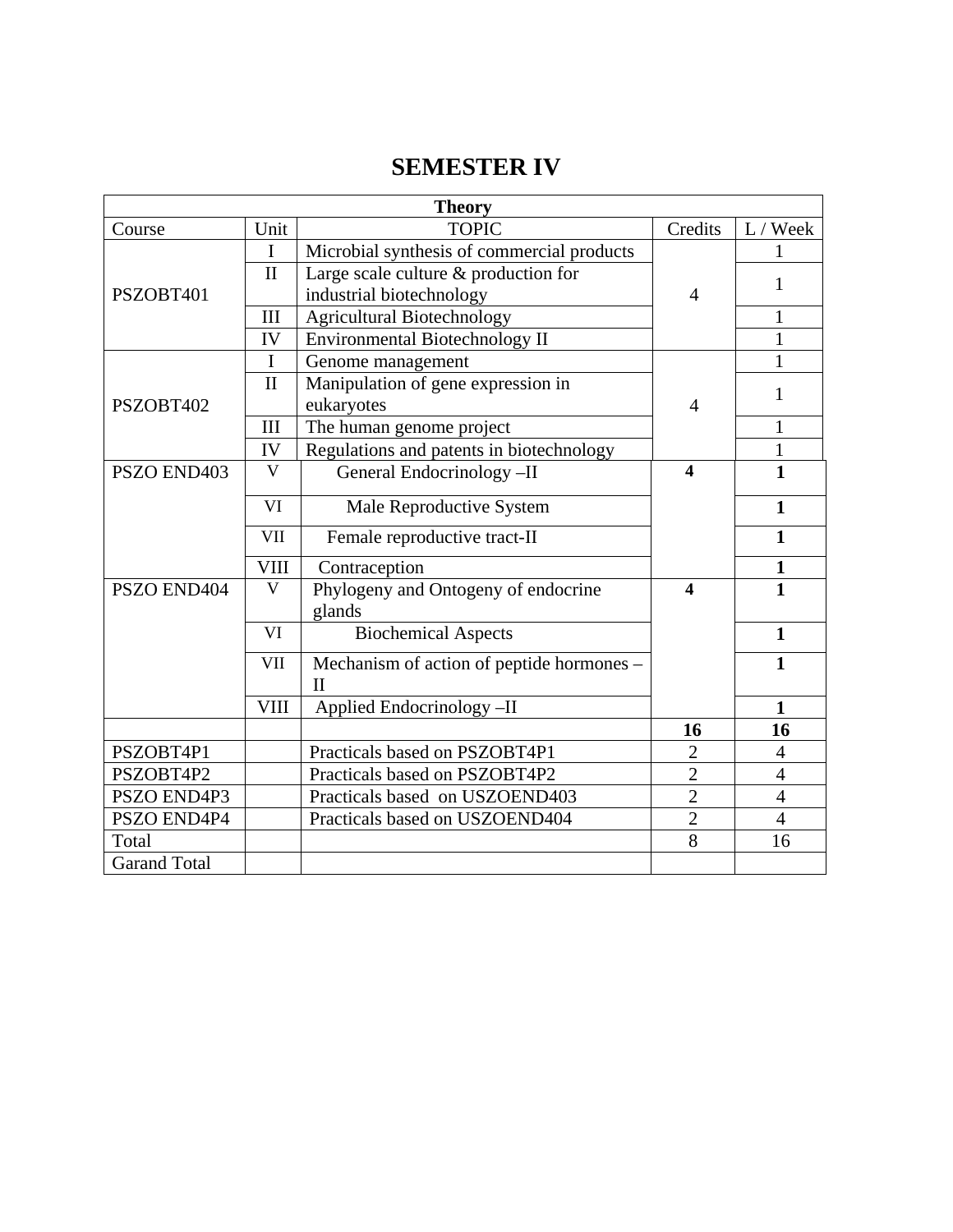## **M. Sc.**

## **SEMESTER III**

## **ZOOLOGY – BIOTECHNOLOGY ENDOCRINOLOGY**

## **THEORY**

## **PSZOBT301: Basics of Industrial & Environmental Biotechnology I**

## **Unit I: The implications of recombinant DNA technology of commercial products and microbial synthesis 15**

- 1.1. The implications of recombinant DNA technology
	- 1.1.1 **\***General account on applications of biotechnology
	- 1.1.2 **\***Commercialization of biotechnology & biotech companies
	- 1.1.3 Prospects of novel food technology
	- 1.1.4 Economics of microbial biotechnology
	- 1.1.5 Areas of significant public concern: Antibiotic resistance marker gene, transfer of allergies, pollen transfer from GM plants, social, moral & ethical issues associated with GMOs.
- 1.2 Amino acids & their commercial use production strain, process of L-glutamate, L-aspartate, L-phenylalanine, L-tryptophan.

## **Unit II: Large scale culture & production from recombinant microorganisms 15 & genetically engineered animal cells**

- 2.1. Large scale culture & production from recombinant microorganisms:
	- 2.1.1 Batch fermentation
	- 2.1.2 Fed batch fermentation
	- 2.1.3Continuous fermentation
	- 2.1.4 **\***Maximizing the efficiency of fermentation process
	- 2.1.5 Harvesting, disrupting & downstream processing
- 2.2. Large scale culture & production from genetically engineered animal cell cultures:
	- 2.2.1Design of bioreactors for large scale animal cell culture-Batch, Fed batch
	- 2.2.2 Mammalian cell lines & their characteristics
	- 2.2.3 Media for the cultivation of mammalian cells
	- 2.2.4 **\***Commercial products produced with mammalian cell culture

## **Unit III: Medical Biotechnology 15 and 15 and 16 and 16 and 16 and 16 and 16 and 16 and 16 and 16 and 16 and 16 and 16 and 16 and 16 and 16 and 16 and 16 and 16 and 16 and 16 and 16 and 16 and 16 and 16 and 16 and 16 and**

3.1. Sub-unit vaccines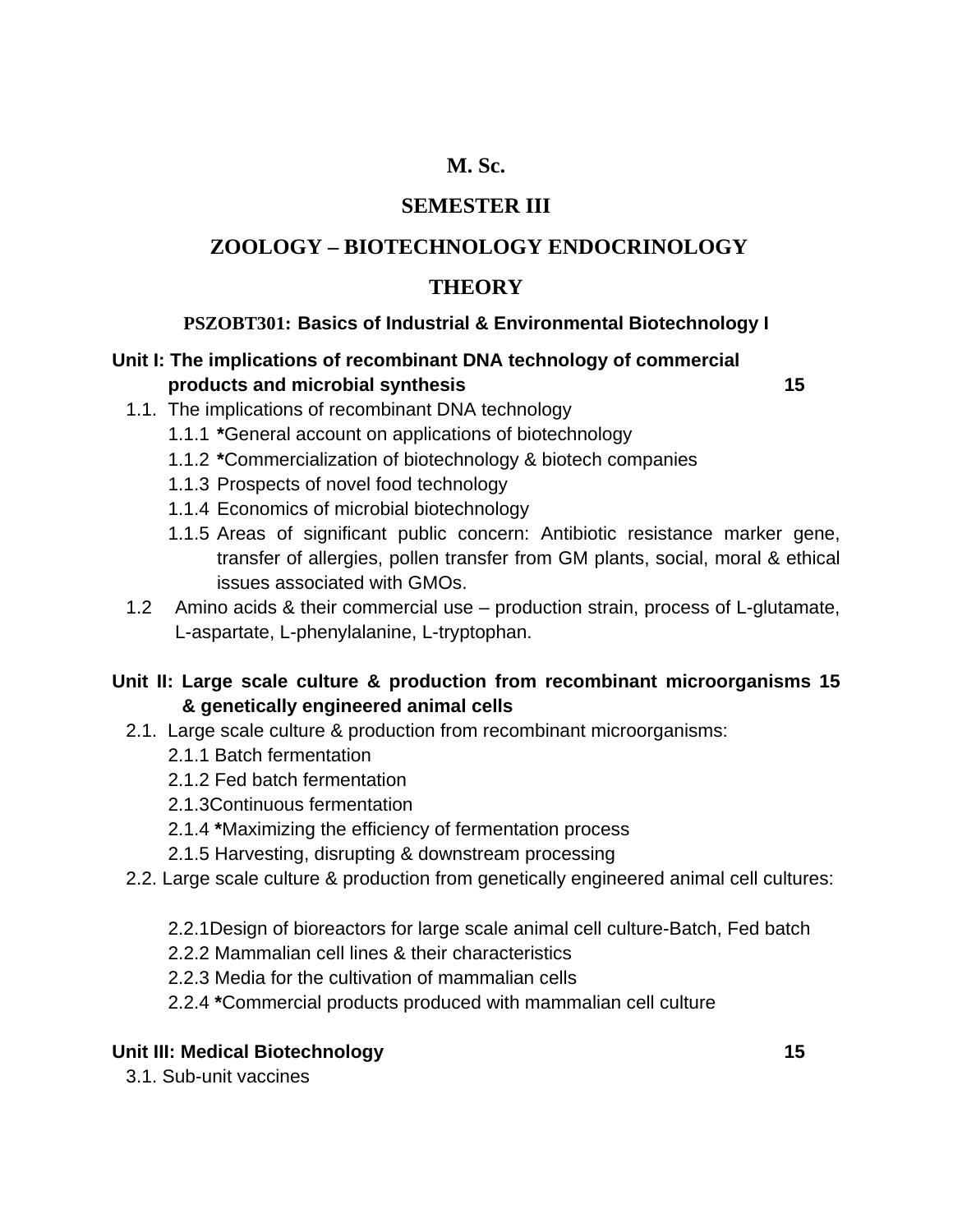- 3.1.1 **\***Sub-unit Vaccine production against viruses-Herpes simplex, Bovine foot & mouth disease virus
- 3.1.2 Peptide vaccines-synthetic drugs (engineered proteins)
- 3.1.3 Genetic immunization-DNA vaccines, Antisense DNA, Therapeutic ribozymes
- 3.1.4 **\***Live recombinant vaccines
- 3.1.5 **\***Attenuated vaccines against Cholera, Salmonella sp.
- 3.1.6 Vector vaccines-Vaccine directed against viruses-Rabies virus G-protein, Hepatitis B surface antigen
- 3.1.7 Anti-idiotypic vaccine for cancer treatment
- 3.2. Monoclonal antibodies (mAbs) & therapeutic applications:
	- 3.2.1 mAbs for prevention of rejection of transplanted organs
	- 3.2.2 Treatment of bacterial blood infection
	- 3.2.3 Human monoclonal antibodies
	- 3.2.4 Hybrid human-mouse monoclonal antibodies
	- 3.2.5 HIV therapeutic agents
	- 3.2.6 Anti-tumour antibodies

## **Unit IV: Environmental Biotechnology I 15 and 15 and 15 and 15 and 15 and 15 and 15 and 15 and 15 and 15 and 15 and 16 and 16 and 16 and 16 and 16 and 16 and 16 and 16 and 16 and 16 and 16 and 16 and 16 and 16 and 16 and**

- 4.1. Biomass utilization
	- 4.1.1 Microorganisms in lignocellulose degradation
	- 4.1.2 Isolation of prokaryotic & eukaryotic cellulase gene
	- 4.1.3 Manipulation of cellulase gene
	- 4.1.4 Production of single cell proteins by using biomass as raw material
	- 4.1.5 Commercial production of fructose and alcohol from biomass
	- 4.1.6 Improvements of fructose and alcohol production
	- 4.1.7 Fuel ethanol from biomass
- 4.2. Bioremediation of xenobiotic compounds
	- 4.2.1 Characteristics of xenobiotics in the environment
	- 4.2.2 Characteristics of aerobic microorganisms for degradation of organic pollutants
	- 4.2.3 Genetic engineering of biodegradative pathways-
		- Manipulation by transfer of plasmid, manipulation by gene alteration
	- 4.2.4**\***Degradation of xenobiotic compounds-petroleum products, n-alkanes, alkenes, cycloaliphatic compounds, aromatic hydrocarbons, polyaromatic hydrocarbons, chlorinated organic compounds (aliphatic & aromatic)

## **\*marked topics are to be taken for seminar**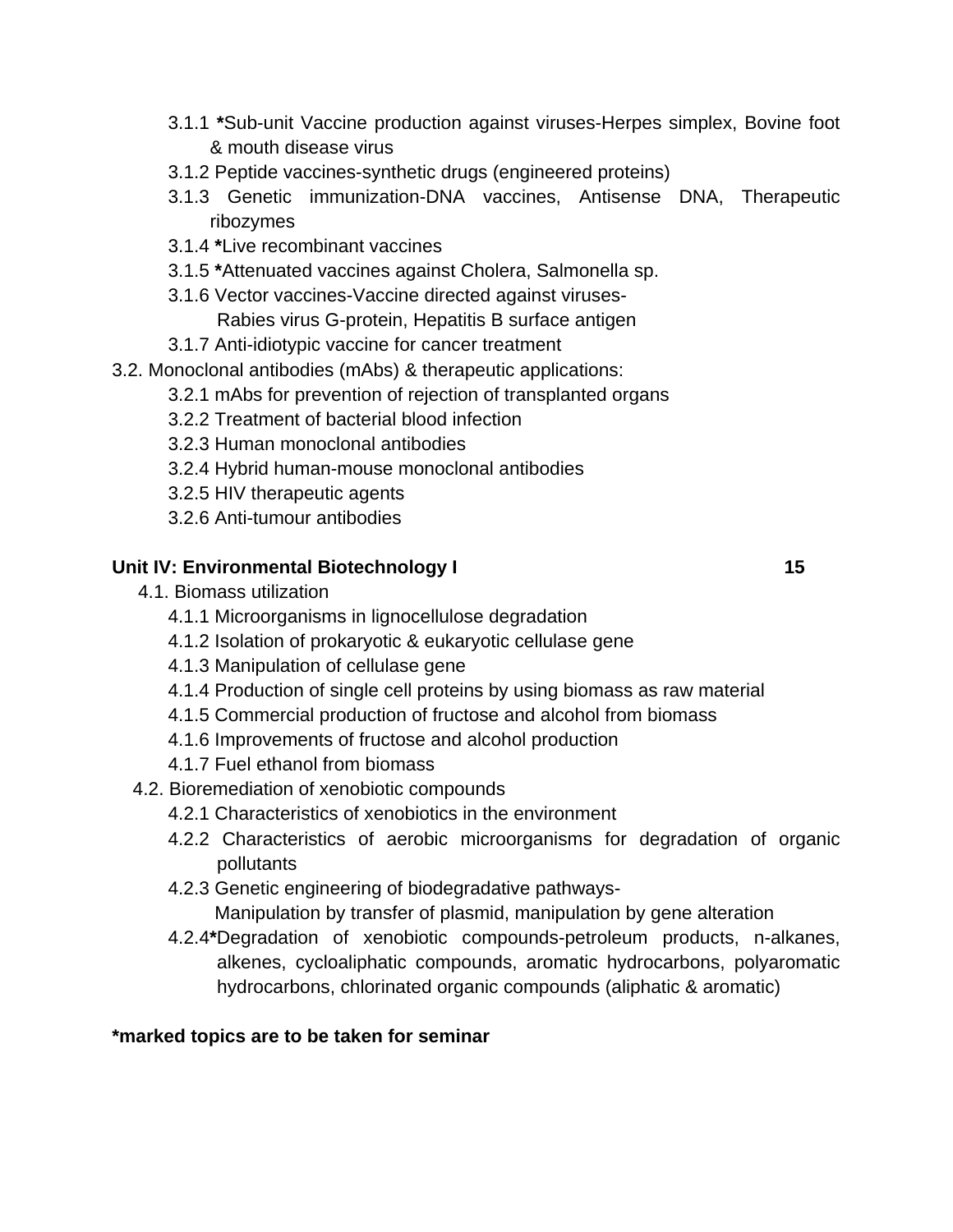## **PSZOBT302**

## **PSZOBT302: GENETIC ENGINEERING TECHNIQUES AND ITS APPLICATONS**

## Unit I: Genome management and analysis **15 15**

## **1.1 The Basic tools of genetic engineering**

- 1.1.1 Chemical Synthesis of DNA-Oligonucleotide synthesis by Phosphoramidite method, Synthesis of genes
- 1.1.2 **\***DNA Sequencing -- Maxam-Gilbert method, Sanger's dideoxynucleotide method, By using bacteriophage M13 By Primer walking
- 1.1.3 Polymerase chain reaction and its advantages

## **1.2 Cloning Vectors**

- 1.2.1 **\***General purpose plasmid vectors (pUC19, pBR322)(Bacterial Vectors)
- 1.2.2 Bacteriophage and cosmid vectors
- 1.2.3 Yeast artificial chromosomes (YACs)

## **1.3 Analysis of genome/proteome**

- 1.3.1 DNA fingerprinting/physical mapping/pulsed field gel electrophoresis
- 1.3.2 Analysis of the proteome
- 1.3.3 Analysis of mRNA transcripts

## **Unit II: Manipulation of gene expression in prokaryotes 15**

## **2.1 Promoters of gene expression in prokaryotes**

- 2.1.1 Prokaryotic gene expression
- 2.1.2 Isolation of functional promoters
- 2.1.3 Promoter selection with E.coli plasmid pBR316
- 2.1.4 **\***Promoter selection with plasmid pKO1
- 2.1.5 Gene expression from strong and regulatable promoters

## **2.2 Expression of cloned genes in prokaryotes**

- 2.2.1 Increasing protein production and secretion
- 2.2.2 **\***Inclusion bodies and fusion proteins
- 2.2.3 Unidirectional tandem gene arrays
- 2.2.4 Translation expression vectors
- 2.2.5 Increasing protein stability

## **Unit III: Bioinformatics 15 and 15 and 16 and 16 and 16 and 16 and 16 and 16 and 16 and 16 and 16 and 16 and 16 and 16 and 16 and 16 and 16 and 16 and 16 and 16 and 16 and 16 and 16 and 16 and 16 and 16 and 16 and 16 and**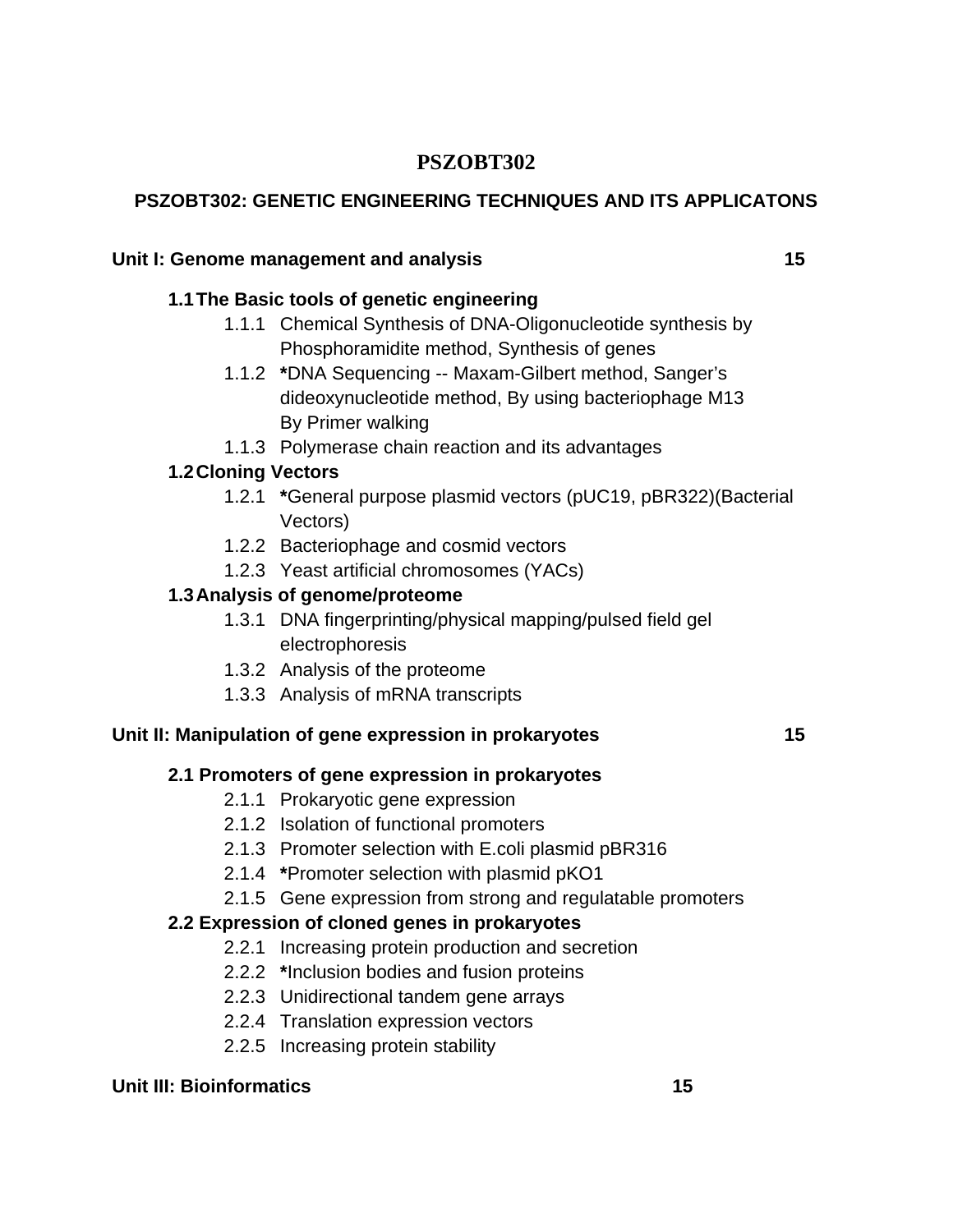- 3.1 Uses and application of computers in biological sciences
- 3.2 **\***DNA profiling: cDNA and EST's (expressed sequence tags)
- 3.3 Basic research with DNA microarrays and its application in healthcare.
- 3.4 Biomedical genome research and pharmaco genomics
- 3.5 **\***Random amplified polymorphic DNA (RAPD)
- 3.6 Human genomic variation-SNP's (single nucleotide polymorphisms,SNP's and disease; QTL (quantitative trait loci) and its relation to SNP's
- 3.7 Satellite DNA and its types

# **Unit IV: Animal biotechnology and Human therapies 15**

## **4.1 Animal Biotechnology**

- 4.1.1 **\***Transgenic animals and their applications: Mice as model system for human diseases and as test case model,Cows, pigs, sheep, goats as biopharmaceuticals Transgenic insects and birds
- 4.1.2 Recombinant DNA technology to prevent animal diseases
- 4.1.3 Conservation biology-Embryo transfer
- 4.1.4 Regulation of transgenic animals and patenting genetically engineered animals

## **4.2 Human therapies**

- 4.2.1 Tissue engineering: Skin, liver, pancreas
- 4.2.2 **\***Xenotransplantation
- 4.2.3 Antibody engineering
- 4.2.4 Cell adhesion based therapies: Integrins, Inflammation, Cancer and metastasis
- 4.2.5 Targeted gene replacement for correcting a mutated gene
- 4.2.6 Site directed mutagenesis

## **\*marked topics are to be taken for seminar**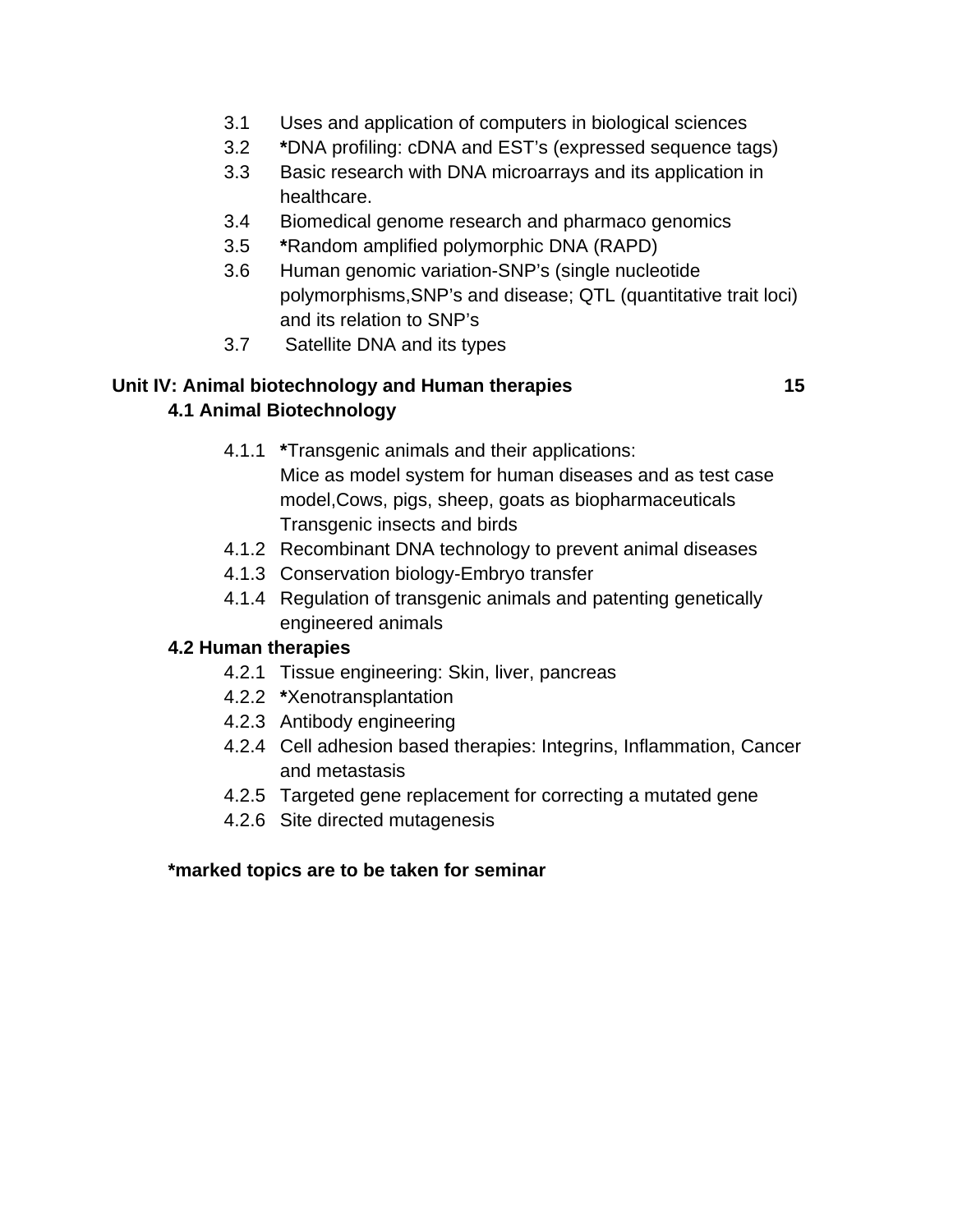## **PSZOEND303**

## **PSZOEND303: Vertebrate Endocrinology and Reproductive Biology**

#### **UNIT – I: General Endocrinology –I 15L**

- **1.** Endocrine glands and hormones
- Classification of hormone
- Brief account of structural features of endocrine glands.
- Hormonal effects and regulation –basic concepts and methods
- **2.** Biosynthesis and secretion of pancreas, adrenal, ovary , testis and thyroid hormones.
- Factors influencing secretion**.**
- Endocrine disorders- brief description**.**

#### **UNIT – II: Gonadal differentiation 15L**

- **1. Sexual differentiation: Genetic sex- gonadal sex- somatic sex.**
- Differentiation of testis and Ovary: Morphological, biochemical and hormonal aspects.
- Development abnormalities of male and female sex organs: genetic and endocrine aspects.
- Hypothalamo- hypophyseal- gonadal axis

#### UNIT – III: Female reproductive tract-I 15L

- **1. Study of ovary**
- Ovary: Structure, folliculogenesis, Ovulation.
- Sources of ovarian hormones, Ovarian androgen, inhibin, Endocrine regulation of ovarine

functions

#### **UNIT – IV: Conception 15L**

- Fertilization
- Conception
- Parturition.
- Maternal- foetal placental hormones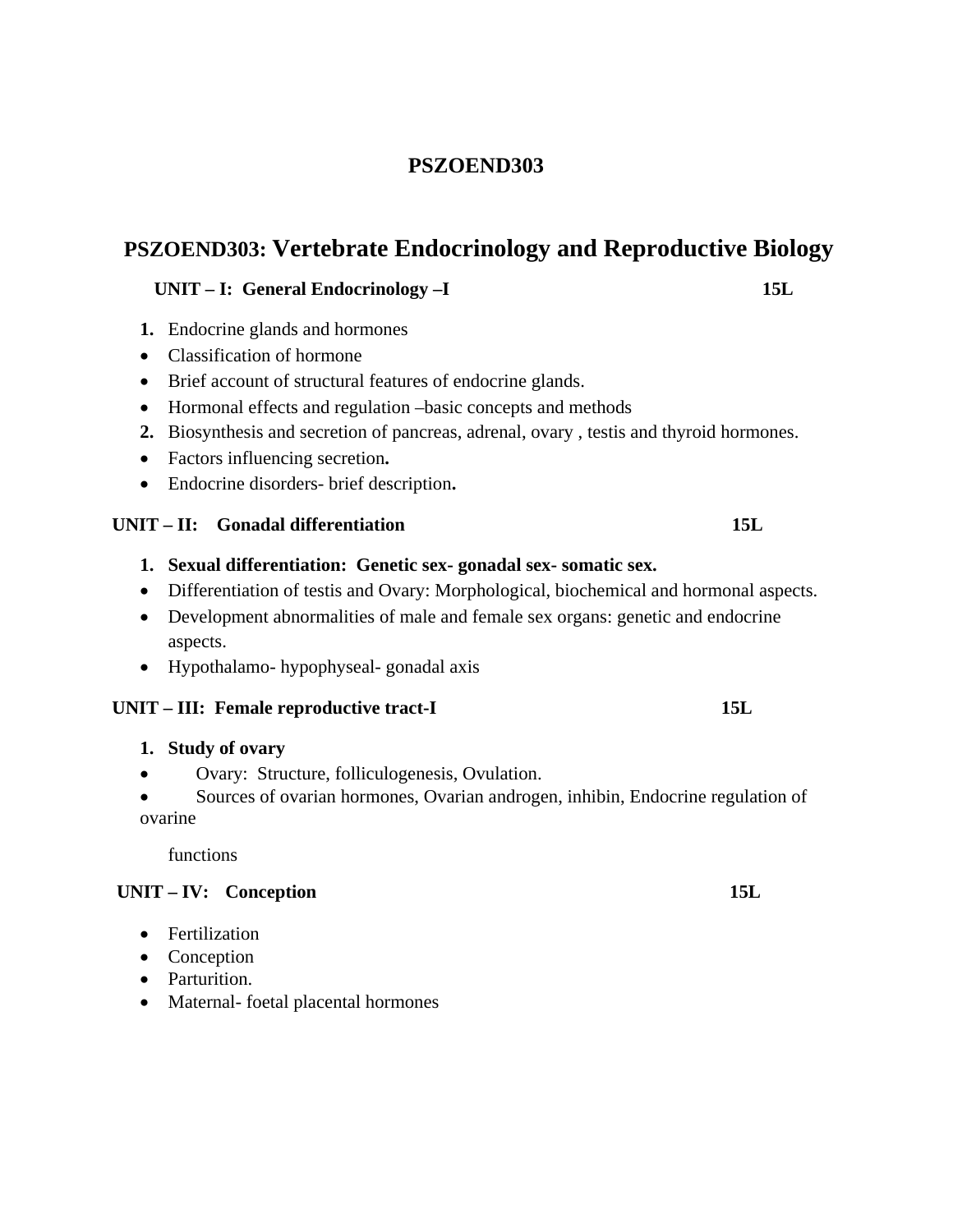## **PSZOEND304**

# **PSZOEND304: Comparative and Molecular Endocrinology**

| UNIT – I: Hormones: Function and Classification.                | 15L |
|-----------------------------------------------------------------|-----|
| Hormones as messengers.<br>$\bullet$                            |     |
| Hormones and eukaryotic metabolic regulation<br>$\bullet$       |     |
| <b>Classification and Discovery of hormones</b><br>$\bullet$    |     |
| UNIT – II: Biochemical Aspects of Metabolism                    | 15L |
| Peptide hormones<br>$\bullet$                                   |     |
| Thyroid hormones.                                               |     |
| Steroid hormones                                                |     |
| UNIT - III: Mechanism of action of peptide hormones -I          | 15L |
| Cell surface receptors.                                         |     |
| Cascade of reaction linked to signal transduction.<br>$\bullet$ |     |
| Prostaglandins.                                                 |     |
| Calcium-magnesium-protein Kinase.                               |     |
| $UNIT - IV:$ Applied Endocrinology $-I$                         | 15L |
| Hormones, growth and development<br>$\bullet$                   |     |
| Hormones and human health.                                      |     |
| Production of hormones as Pharmaceuticals                       |     |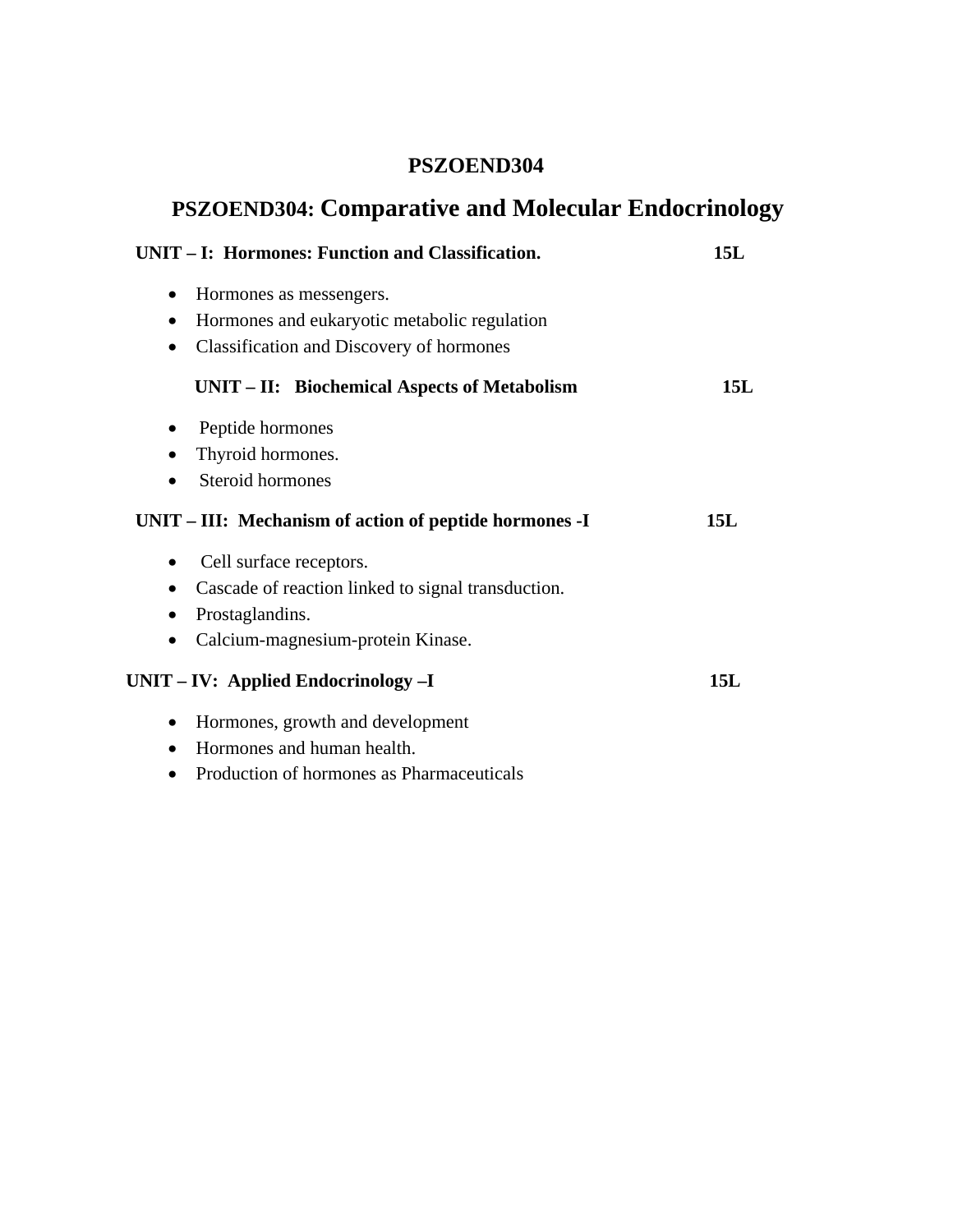## **PRACTICAL**

## **Semester III Practicals Course Code PSZOBT3P1 & PSZOBT3P2 (Based on PSZOBT301 and PSZOBT302)**

- 1) Demonstration of aseptic technique: Work place for aseptic handling, packing glassware (flasks, test tubes, pipettes, petridish) for sterilization, aseptic transfer of liquids (pipetting from flask to test tube)
- 2) Preparation of LB agar plate, slant, butt & demonstration of streaking technique using bacterial culture to obtain isolated colonies.
- 3) Determination of viable cell count in the given culture of bacteria by dilution & spreading technique.
- 4) Using mini-prep method isolate plasmid DNA from the given strain of bacteria & show the purity of the isolate by performing agarose gel electrophoresis.
- 5) To estimate the number of bacteria in the given culture by nephelometry.

#### **COURSE CODE: - PSZOEND3P3**

#### **Based on PSZOEND303**

- 1. Dissection and localization of endocrine glands in rat.
- 2. Permanent slide preprations of above endocrine glands (one slide each to be submitted at the time of practical examination for Islets of Langerhans, CHP method and for pituitary, Mallory triple & AB-AS-OG methods to be used).
- 3. Demonstration of following technique:
- Hypophysectomy in fish (Tiliapia, catfish).
- Thyroidectomy in a suitable animal (rat/mice).
- Adrenalectomy in a suitable animal (rat/mice).

#### **COURSE CODE- PSZOEND3P4**

#### **Based on PSZOEND304**

Estimation of Adrenal ascorbic acid and cholesterol in

• A normal animal (mice/rat).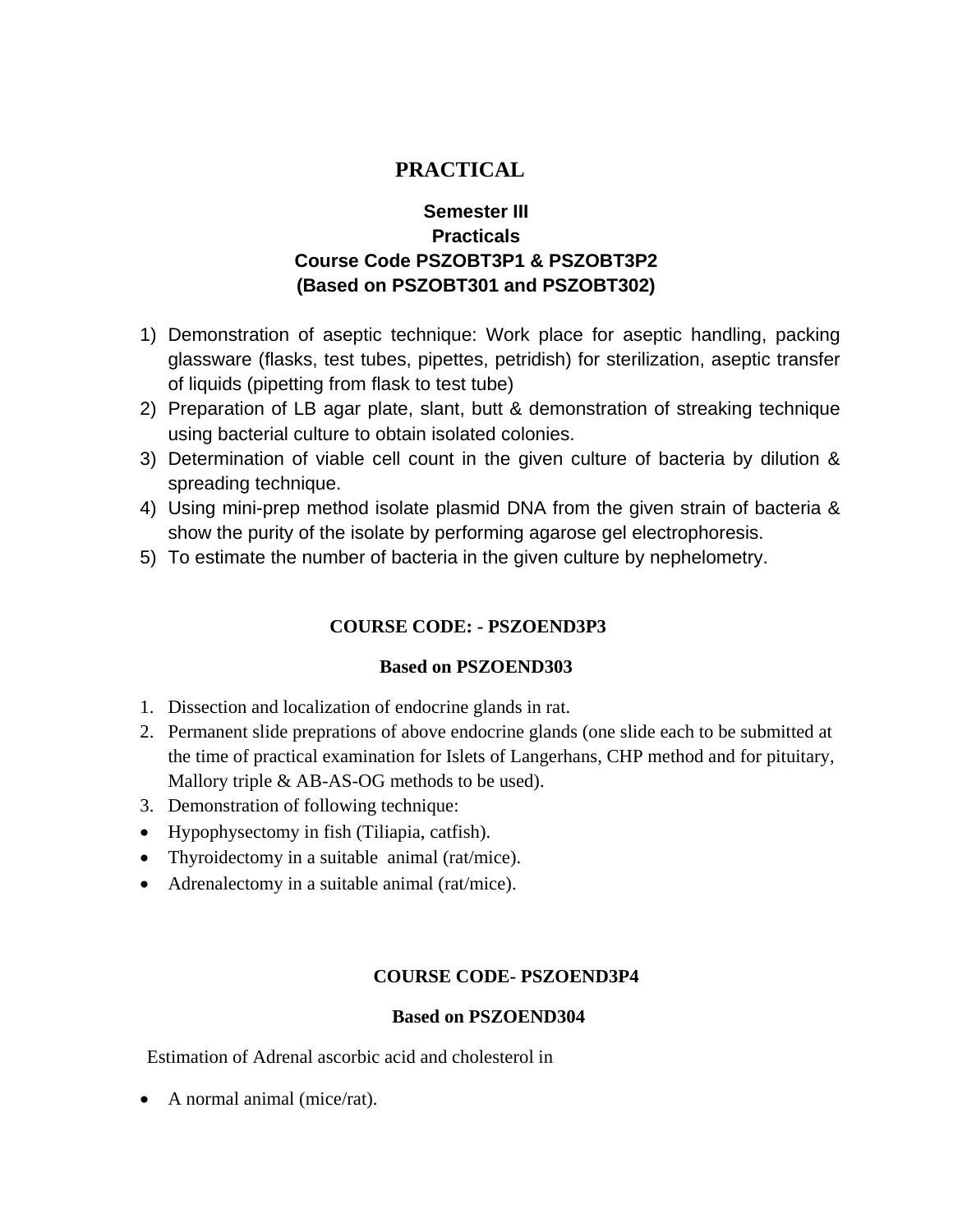- After the adminestrtion of ACTH, Epinephrine.
- 1. Effect of insulin administration on the blood sugar level in mice/rat.
- 2. Paper chromatographic separation of corticoids .

#### **Note: Minimum number of animals to be used for experiment**

M.Sc.

#### **Semester -IV Zoology Biotechnology and Endocrinology**

Credit Based and Grading System. To Be Implemented from the Academic Year 2013-2014.

#### **PSZOBT401: Basics of Industrial & Environmental Biotechnology II**

#### **Unit I: Microbial synthesis of commercial products 15**

- 1.1. Microbial synthesis of commercial products
	- 1.1.1 Organic acids & their commercial applications Citric acid, gluconic acid, lactic acid.
	- 1.1.2 Antibiotics Cloning antibiotic biosynthetic gene by complementation & other methods.Synthesis of novel antibiotics & improving antibiotic production.

**\***Aminoglycosides & their uses

1.1.3 Polysaccharides:

 Bacterial polysaccharides: General properties & their commercial applications-Dextran, Xanthan, Alginate.

 Genetic engineering for the large scale production of Xanthan gum & its modification.

**\***Marine polysaccharides: General properties & their commercial application- Agar &agarose, Chitosan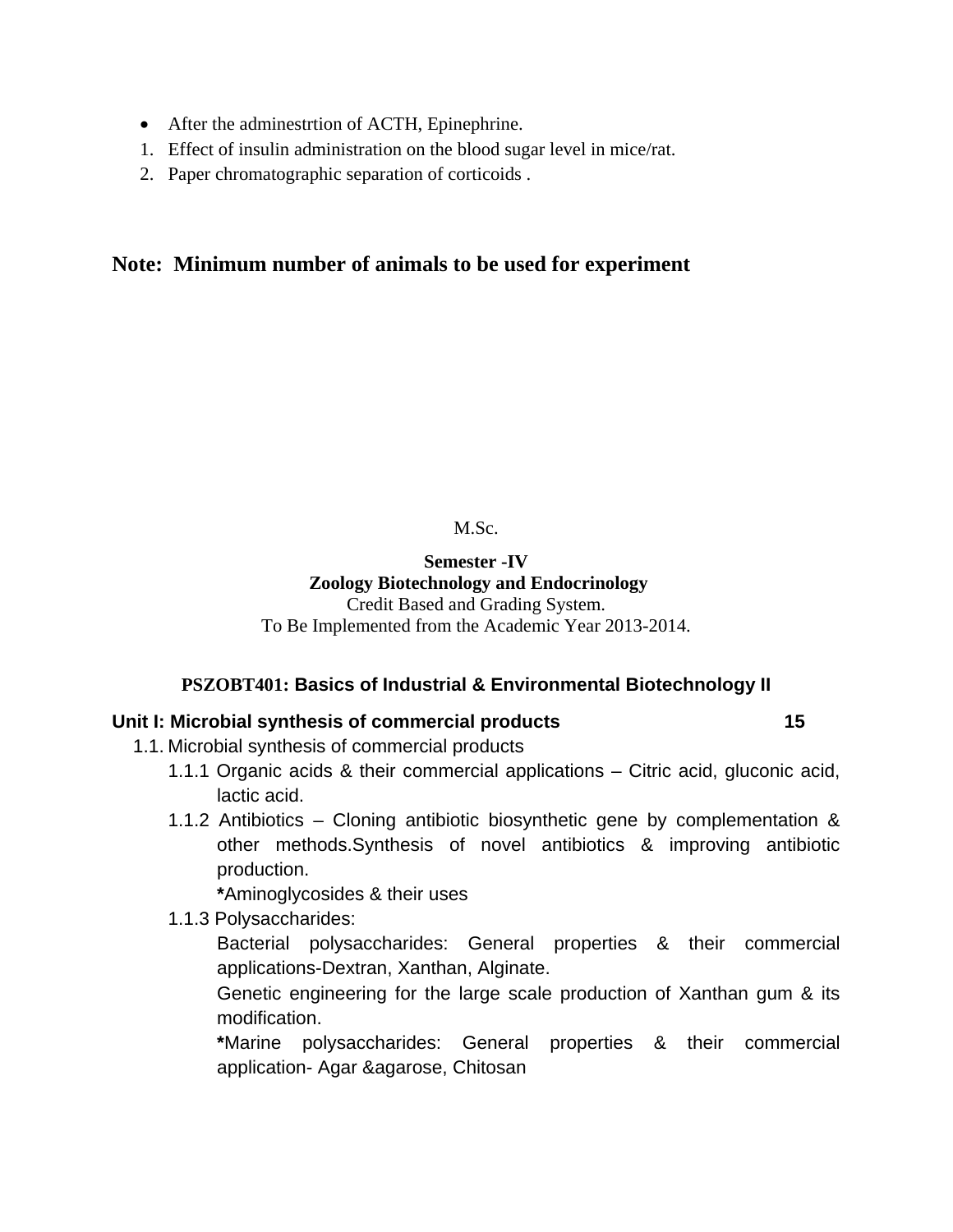1.1.4 Polyesters: Polyhydroxyalkanoates (PHA)-Biosynthesis of PHA, Biopolcommercial biodegradable plastic

## **Unit II: Large scale culture & production for industrial biotechnology 15**

- 2.1. Biotransformations
	- 2.1.1 Selection of biocatalyst-screening & use of novel existing biocatalyst
	- 2.1.2 Genetic modification of existing biocatalyst (Indigo biosynthesis)
	- 2.1.3 Biocatalyst immobilization-

 Methods of immobilization- Cross linking, supported immobilization, adsorption & ionic binding, covalent coupling, lattice entrapment

- 2.1.4 Immobilized soluble enzymes & suspended cells
- 2.1.5 Immobilization of multi-enzyme systems & cells
- 2.1.6 **\***Immobilized enzyme reactors- Batch reactors, continuous reactors
- 2.1.7 Analytical enzymes-

 Enzymes in diagnostic assays: Test strip systems & Biosensors-Electrochemical & optical type

## **Unit III: Agricultural Biotechnology 15 and 15 and 16 and 16 and 16 and 16 and 16 and 16 and 16 and 16 and 16 and 16 and 16 and 16 and 16 and 16 and 16 and 16 and 16 and 16 and 16 and 16 and 16 and 16 and 16 and 16 and 16**

- 3.1. Agricultural Biotechnology:
	- 3.1.1 **\***Nitrogen fixation
	- 3.1.2Nitogenase-Component of nitrogenase; Genetic engineering of nitrogenase cluster
	- 3.1.3 Hydrogenase-Hydrogen metabolism
	- 3.1.4 Genetic engineering of hydrogenase gene
	- 3.1.5 Nodulation-Competition among nodulation organisms, genetic engineering of nodulation gene
	- 3.1.6 Microbial insecticides-Toxins of *Bacillus thuringiensis*, mode of action & use of thuringiensis toxins, thuringiensis toxin gene isolation, genetic engineering of *Bacillus thuringiensis*strains& cloning of thuringiotoxin gene.
	- 3.1.7**\***Developing insect resistant, virus resistant & herbicide resistant plant
	- 3.1.8 Algal products: Fuels from algae, marine natural products & their medical potential-anticancer, antiviral compounds, antibacterial agents.

## **Unit IV: Environmental Biotechnology II** 15

- 4.1. Bioabsorption of metals (Recovery from effluents)
	- 4.1.1 **\***Bioabsorption by fungi, algae, moss & bacteria
	- 4.1.2 Mechanism of bacterial metal resistance & genetic engineering for specific proteins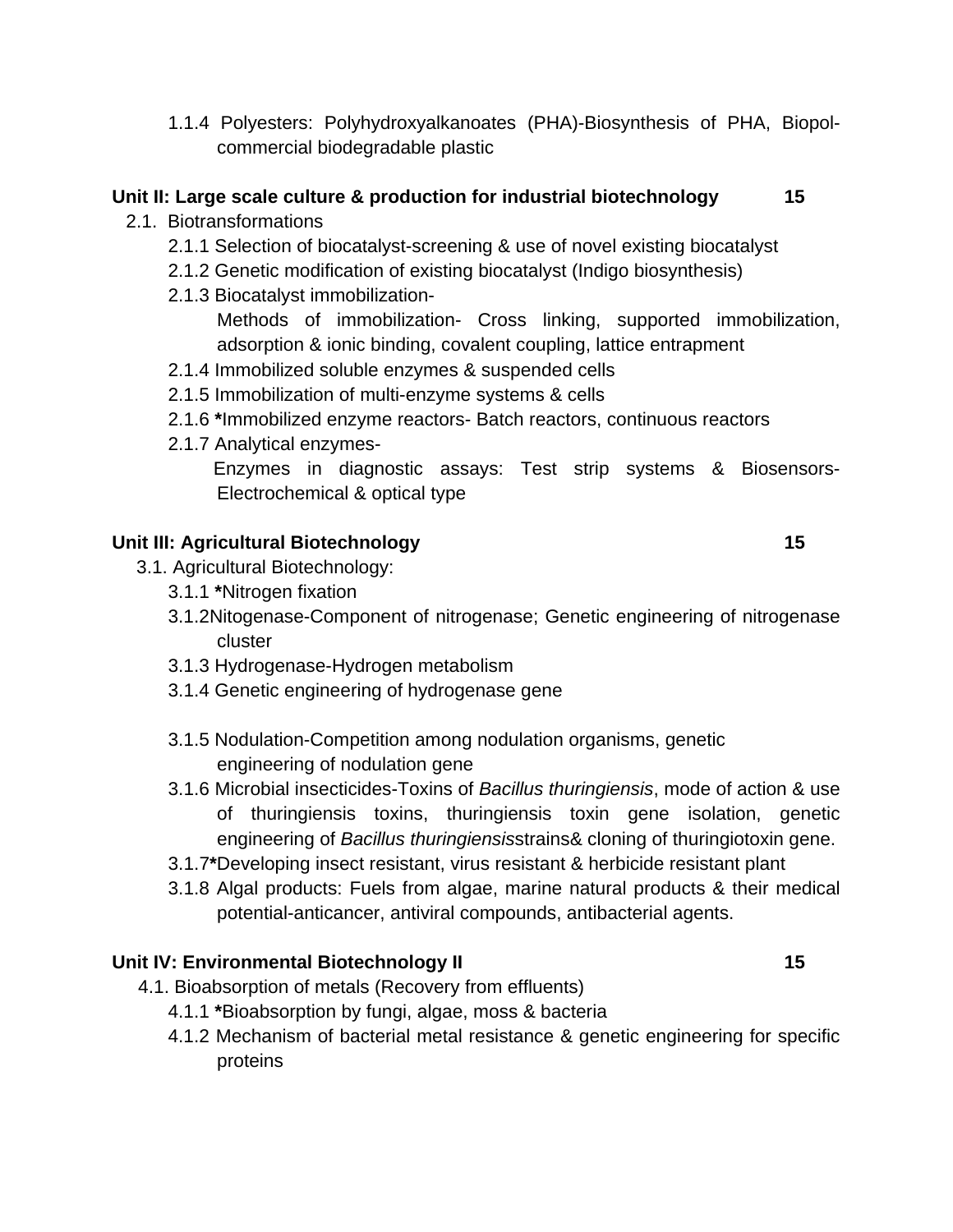- 4.1.3 Bioreactors for bioabsorption-packed bed, fluidized bed, rotating disc, single blanket, sequential reactors
- 4.1.4 Phytoremediation &its use in biotechnology
- 4.2. Bioleaching of metals
	- 4.2.1 Biochemical mechanism of bioleaching
	- 4.2.2 Extraction from mixtures
	- 4.2.3 Types of bioleaching
	- 4.2.4 Methods for bioleaching-Tank & heap bioleaching
	- 4.2.5**\***Microorganisms used for bioleaching

## **\*marked topics are to be taken for seminar**

**PSZOBT402:** Genome management, manipulation, regulations and patents in biotechnology

#### Unit I: Genome management 15

## **1.1 The Basic tools of genetic engineering**

- 1.1.1 Gene transfer techniques: Protoplast fusion, calcium phosphate, precipitation, electroporation, liposome, ligand mediated, gene gun or biolistic approach,viral mediated
- 1.1.2 Selection and screening of recombinants
- 1.1.3 **\***Nucleic acid probes and hybridization, Southern blotting and **Northernblotting**
- 1.1.4 Immunological assays for identification of gene product, Westernblot

## **1.2 Cloning Vectors**

- 1.2.1 **\***Retrovirus and SV40 vectors
- 1.2.2 Special purpose vectors- Expression vectors, Secretion vectors, Shuttle or bi-functional vectors, single stranded phage and phagemids

#### **Unit II: Manipulation of gene expression in eukaryotes 15**

- 2.1 Eukaryotic gene expression
- 2.2 **\***Introduction of DNA into fungi-yeast and filamentous fungi (fungal transformation)
- 2.3 Heterologous proteins production in yeasts
- 2.4 Heterologous proteins production in filamentous fungi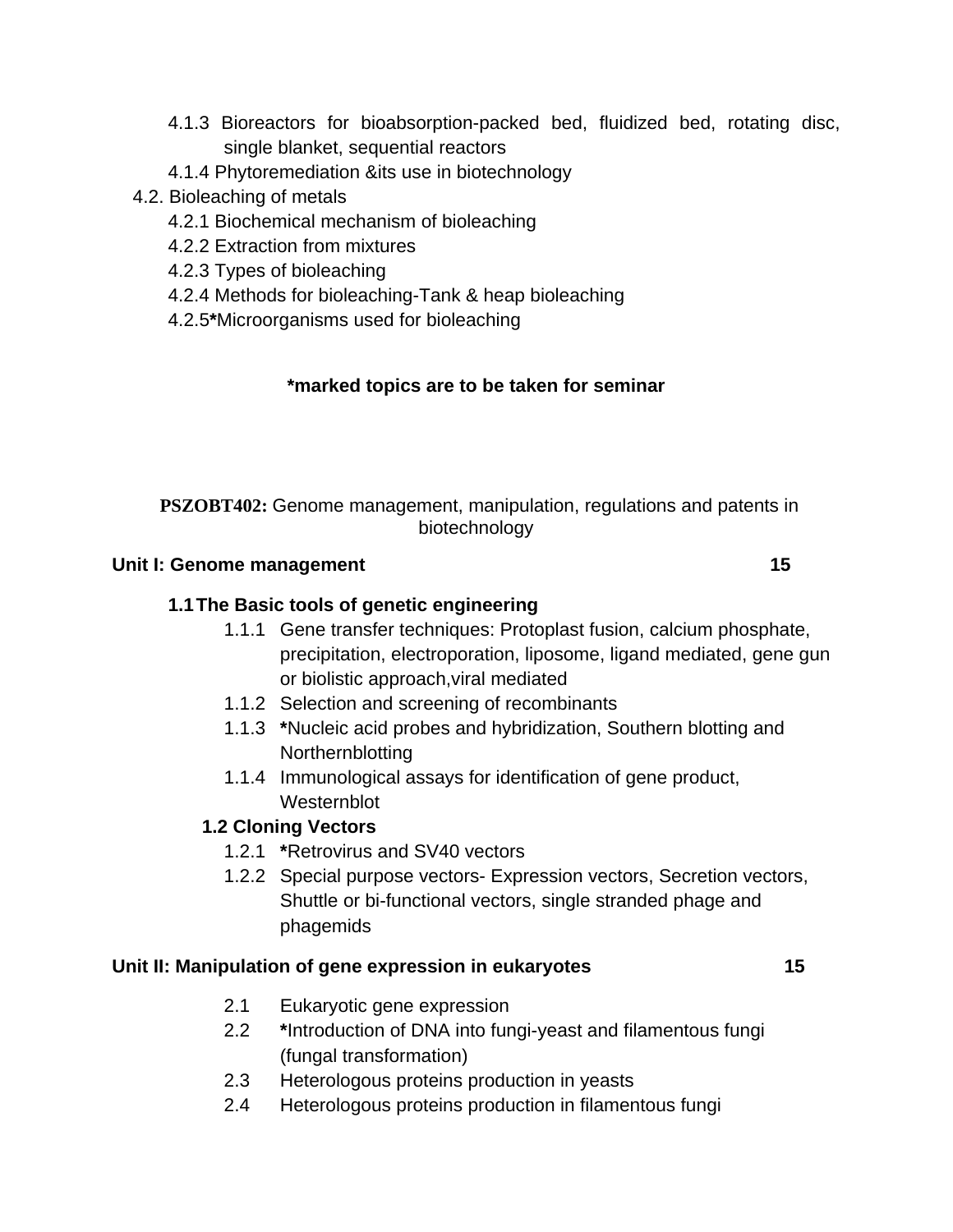- 2.5 Cultured insect cells expression systems-Baculovirus transfer vector
- 2.6 **\***Mammalian cell expression systems- Human Papova BK virus shuttle vector

#### Unit III: The human genome project **15**

- 3.1 **\***The human genome, scope and goals of the project
- 3.2 Genetic linkage maps, chromosome walking, restriction mapping
- 3.3 Polymorphic DNA markers
- 3.4 Restriction fragment length polymorphism (RFLP) and its uses
- 3.5 Physical maps, Sequence tagged sites
- 3.6 Integrating genetic linkage and physical maps
- 3.7 **\***Mapping human diseases
- 3.8 Positional cloning: Getting closer to a disease causing gene
- 3.9 Testing for exons
- 3.10 Limitations of positional cloning

#### **Unit IV: Regulations and patents in biotechnology 15**

- 4.1 Regulating recombinant DNA technology
- 4.2 **\***Regulatory requirements safety of genetically engineered foodsChymosin, tryptophan, bovine somatotropin
- 4.3 Regulation environmental release of genetically engineered organism(GEO). Ice minus Pseudomonas syringae
- 4.4 Regulatory agencies and laws for product regulation
- 4.5 Risk assessment: How much risk?
- 4.6 **\***Open field tests of GEO
- 4.7 Development of policy for Human gene therapy
- 4.8 Patenting biotechnology inventions
	- a) What constitutes the patent?
	- b) The patent process
	- c) The conditions to be satisfied for an invention to be patentable :Novelty, Inventiveness, Usefulness
	- d) Patenting in different countries, types of inventions that are not patentable in India
	- e) What is Paris convention? Principal features of Paris convention
	- f) Patenting multicellular organisms
	- g) Patenting and fundamental research

#### **\*marked topics are to be taken for seminar**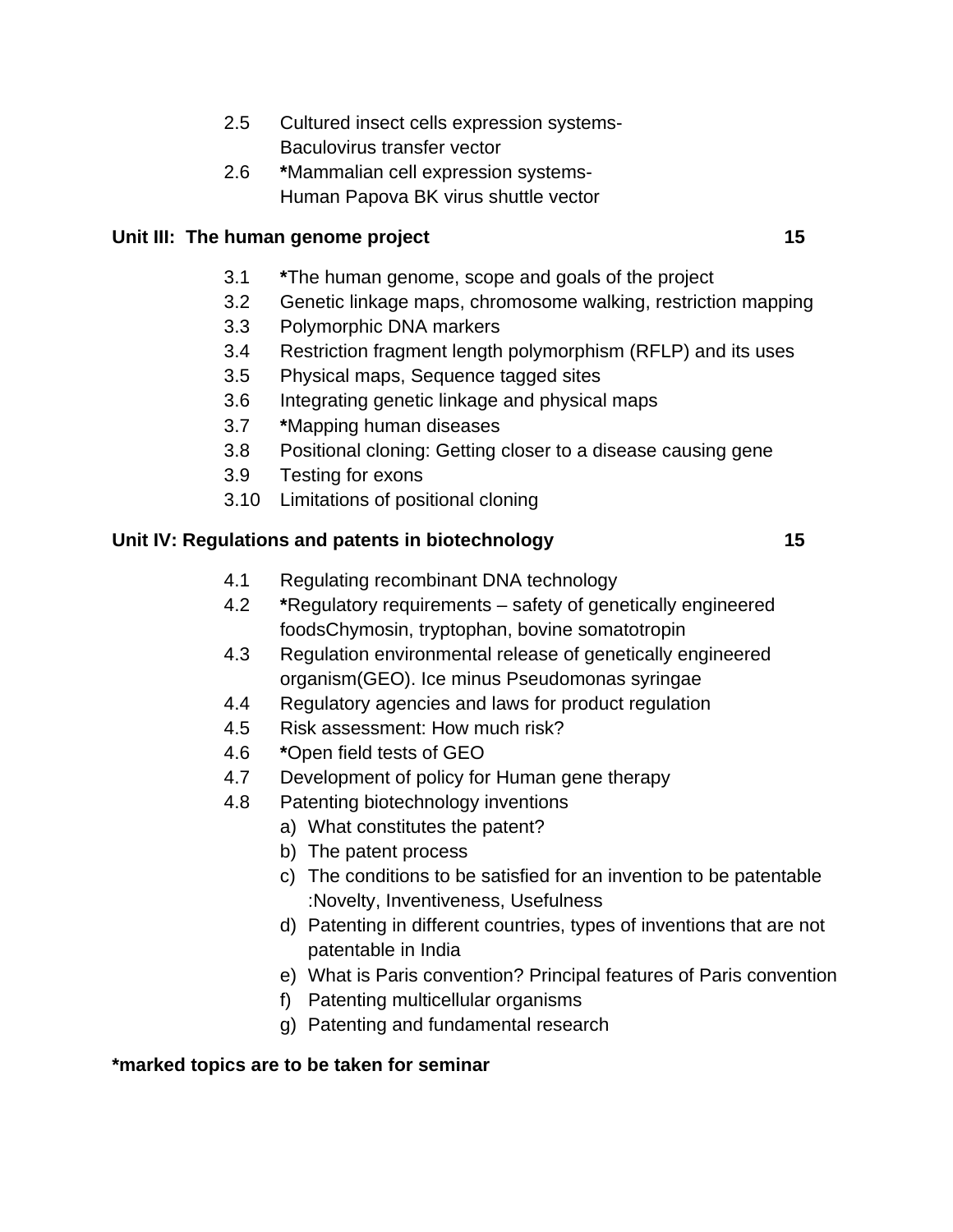#### **PSZOEND403: Vertebrate Endocrinology and Reproductive Biology**

#### **UNIT – I: General Endocrinology –II 15L**

#### **1. General introduction to hormone**

- Hormonal mechanism of intergration, Neurosecretion and neuroendocrine system.
- Neuroendocrinoe integration- Afferent pathways, Integration centers, Efferent pathways.
- First order neuroendocrine reflex
- Second order neuroendocrine reflexand.
- Third order neuroendocrine reflex

#### **UNIT – II: Male Reproductive System 15L**

- Testis- Structure, spermatogenesis, spermiogenesis, steroidogenesis endocrine, paracrine and autocrine regulation.
- Epididymis- Structure, function and regulation.
- Accessory sex organs-Prostate, seminal vesicles, bulbo urethral gland- structure, function and regulation.

#### **UNIT – III:** Female reproductive tract -II 15L

- **1. Study of Uterus :**
- Uterus and fallopian tube- Structure, function and hormonal regulation, reproductive cycles in vertebrates.
- **Mammary gland** Structure, function and regulation.

#### UNIT – IV: Contraception 15L

- Sterility: Male and Female
- Regulation of male and female fertility.
- Surgical method.
- Hormonal and non-hormonal methods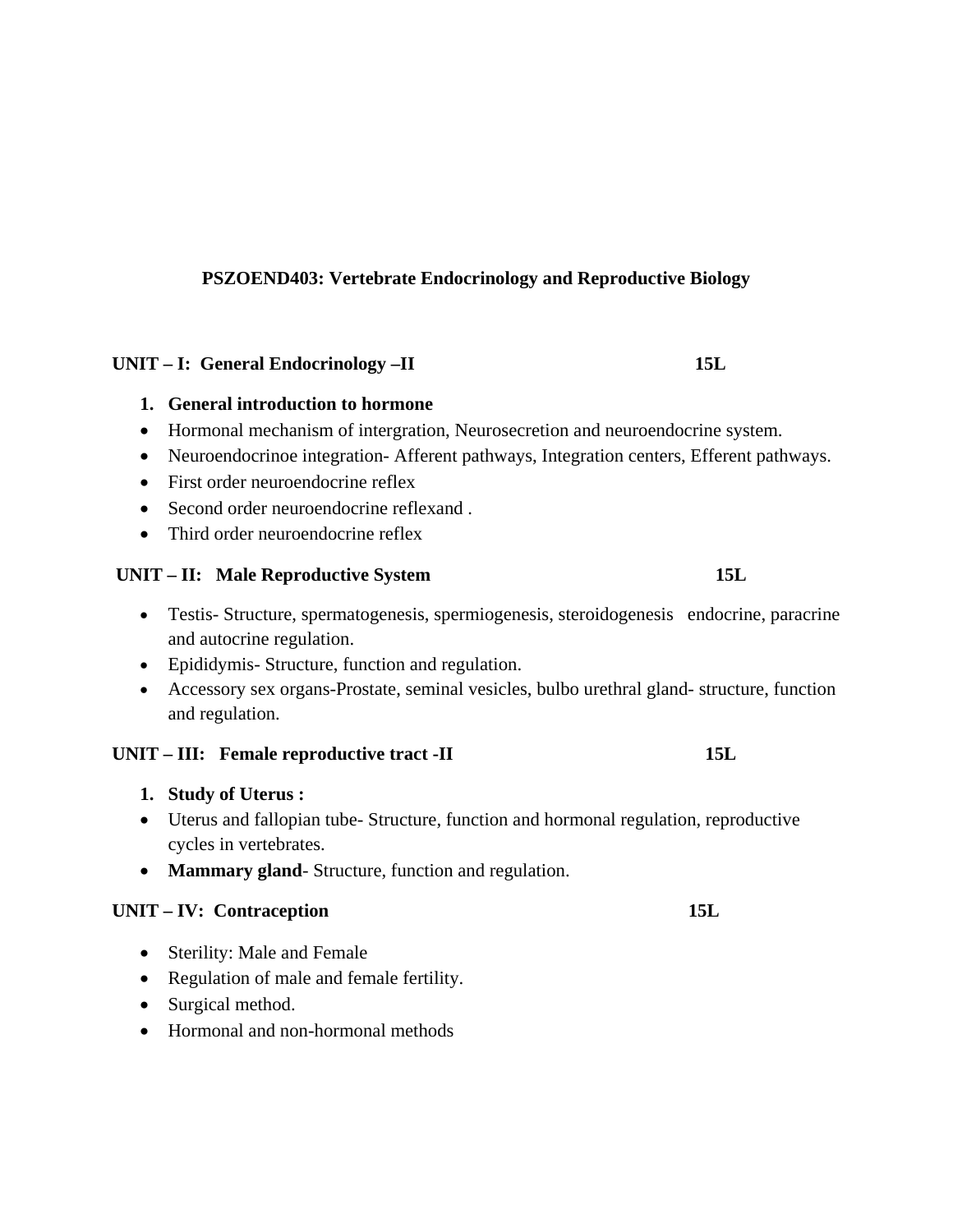#### COURSE CODE:- PSZOEND404

Comparative and Molecular Endocrinology

| UNIT -I: Phylogeny and Ontogeny of endocrine glands                                                                                                                                                        | 15L |
|------------------------------------------------------------------------------------------------------------------------------------------------------------------------------------------------------------|-----|
| Pituitary, Pancreas, Adrenal, Thyroid etc in the following classes Pisces,<br>$\bullet$<br>Amphibia, Reptiles and Mammals                                                                                  |     |
| <b>UNIT-II: Biochemical Aspects</b>                                                                                                                                                                        | 15L |
| <b>Mechanism of action of steroid hormones</b>                                                                                                                                                             |     |
| Steroid hormones receptors-expression, distribution, regulation Interaction with<br>$\bullet$<br>DNA-post transcription and post translational effects.<br>Clinical uses of steroid receptors<br>$\bullet$ |     |
| UNIT - III: Mechanism of action of peptide hormones - II                                                                                                                                                   | 15L |
| Nuclear binding and degradation.<br>$\bullet$<br>Regulation of gene expression by cell surface receptors.<br>$\bullet$<br>Defects in receptors-clinical uses.<br>$\bullet$<br>G-proteins<br>$\bullet$      |     |
| UNIT – IV: Applied Endocrinology – II                                                                                                                                                                      | 15L |
| Preparation of somatotrophin and its Application.<br>$\bullet$<br>Genetic analysis of hormonal disorders.<br>$\bullet$                                                                                     |     |

## **Semester IV Practical Course Code PSZOBT4P1 & PSZOBT4P2 Based on PSZOBT401 and PSZOBT402**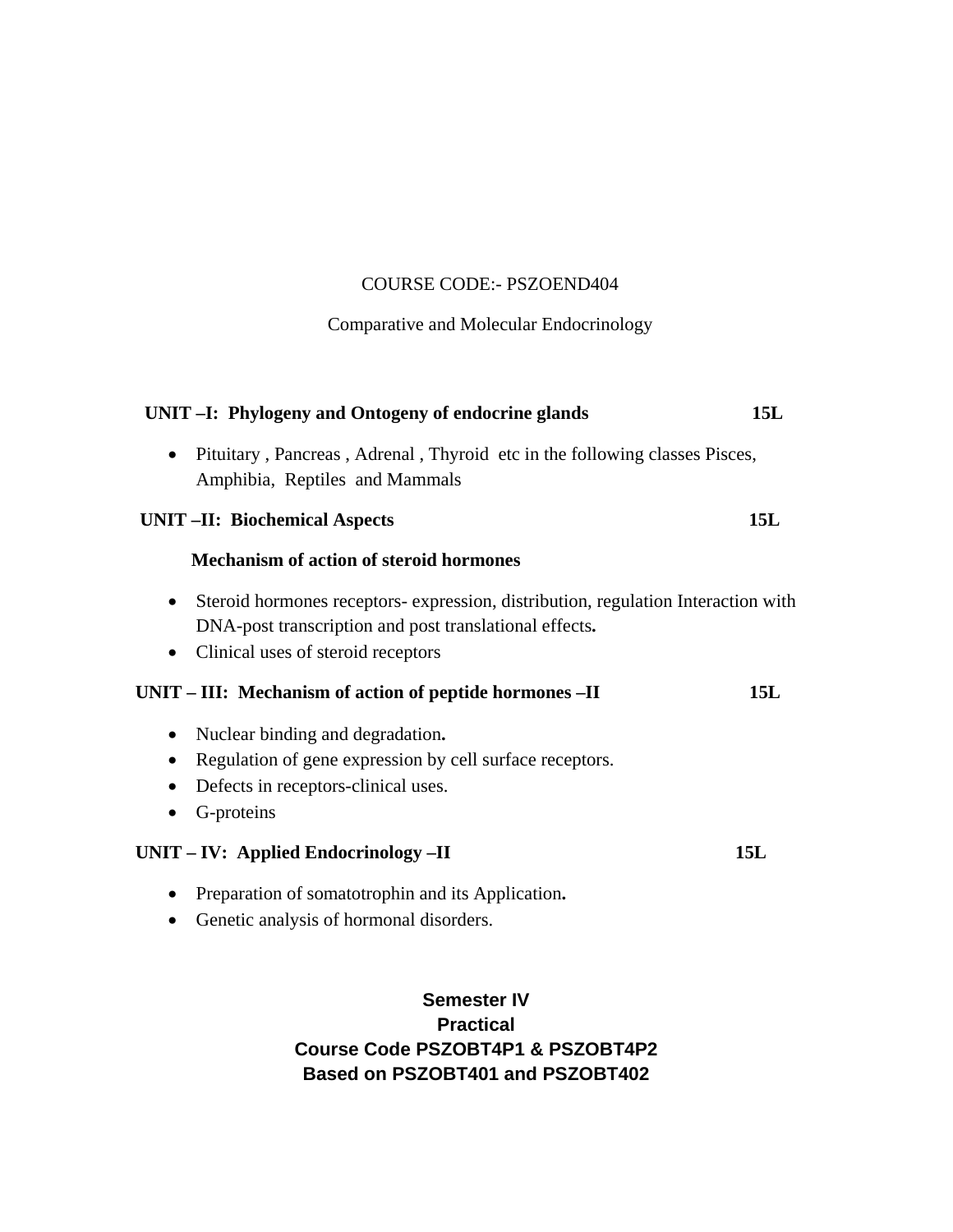- 1) Immobilize Yeast cells in calcium alginate & prepare a bioreactor column to demonstrate Invertase activity in the bioreactor column.
- 2) Restriction-digest the given DNA sample &demonstrate the separation of fragments by performing agarose gel electrophoresis. Interpret the results by comparing with the standard digests provided.
- 3) Demonstrate the western blotting technique for the given sample of protein.
- 4) To plot a growth curve for the microorganisms provided.
- 5) Demonstrate the effect of medium on growth curves of given microorganism, using two different media (minimal & enriched).

#### COURSE CODE: PSZOEND4P3

#### Based on PSZOEND403

1. Histological and cytological study of the following endocrine glands with the help of permanent slides

 Pituitary, Pineal, Thyroid, Parathyroid, Islet of Langerhan's, Adrenal, Ultimobranchial glands, Corpuscles of Stannius

- 2 Dissection of male and female reproductive system of rat. (from preserved rat only)
- 3. Histological study of testes and ovaries from various vertebrates groups.
- 4. Study of vaginal histology during estrous cycle of rat.
- 5. Bilateral castration using a suitable animal (Rat/mice).
- 6. Ovariectomy in a suitable animal (Rat/mice).

#### **COURSE CODE:- PSZOEND4P4**

#### **Based on PSZOEND404**

1. Effect of epinephrine on blood sugar level and liver glycogen of a suitable animal

2. Effect of corticoids on the liver glycogen deposition in the rat/mouse.(Demonstration experiments)

- 3 Chromatographic separation of Gonadal hormone.
- 4. Rat Semen Analysis
- 5. Induction of Polycystic ovary and effect of drug.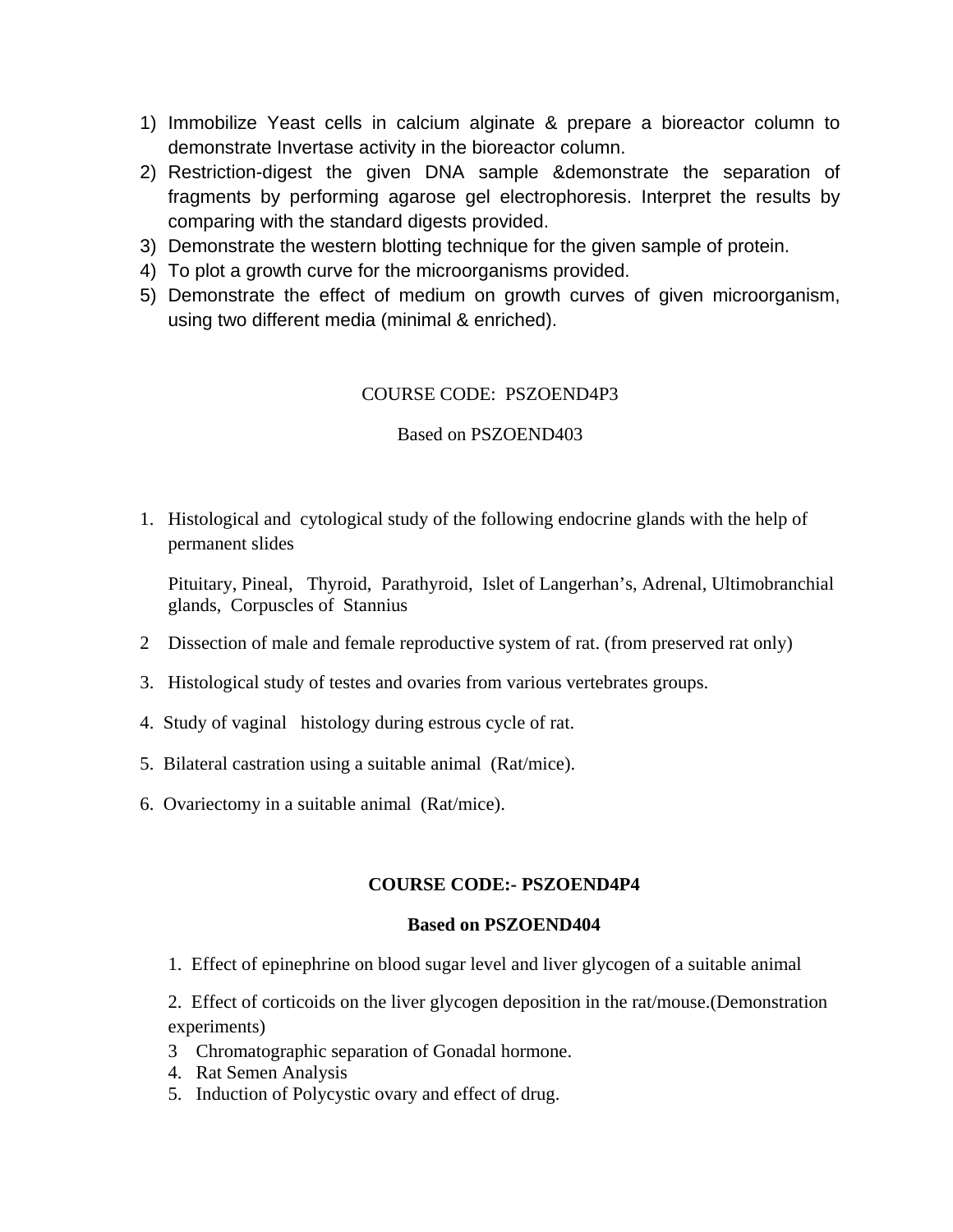#### **REFERENCES**

## **Semester III & IV Biotechnology**

- 1. Johan E. Smith, Biotechnology, 3<sup>rd</sup> Edition, Cambridge Univ. Press
- 2. Colin Rateledge and Bjorn Kristiansen, Basic Biotechnology, 2<sup>nd</sup> Edition, Cambridge Univ. Press
- 3. Susan R. Barnum, Biotechnology An Introduction, Vikas Publishing House
- 4. Bernard R. Glick and Jack J. Pasternack, Molecular Biotechnology Principles and applications of recombinant DNA, ASM Press, Washington DC.
- 5. Alexander N. Glazer and Hiroshi Nikaido, Microbial Biotechnology Fundamentals of applied microbiology, W. H. Freeman and Co, New York
- 6. InduShekar Thakur, Environmental Biotechnology Basic concepts and applications, I. K. International Pvt. Ltd, Mumbai, New Delhi
- 7. John A. Thomas (Ed.), Biotechnology and safety assessments,  $2^{nd}$  Edition, Taylor and Francis
- 8. S. S. Purohit, Biotechnology Fundamentals and applications,  $3<sup>rd</sup>$  Edition, Agrobios, India
- 9. Patent Facility Centre (PTC) Technology information, Forecasting and Assessment Council (TIFAC), Department of Science and Technology, New Delhi
- 10. R. S. Crespi; Patents a basic guide to patenting biotechnology, Cambridge Univ. Press
- 11. R. E. Speir, J. B. Griffiths, W. Berthold (Ed), Animal Cell Technology Products of today, prospects of tomorrow, Butterworth –Heinman Publishers
- 12. Martin Fransman, GerdJunne, AnnemiekeRoobeek (Ed), The Biotechnology revolution?, Blackwell Scientific Publishers
- 13. Terence Cartwright, Animal Cells as Bioreactors, Cambridge Univ. Press
- 14. A. Rosevear, John F. Kennedy, Joaquim M. S. Cabral, Immobilized enzymes and cells, Adam Hilger Publishers, Bristol and Philadelphia
- 15. Micheal P. Tombs and Stepan E. Harding, An Introduction to polysaccharide biotechnology
- 16. T. A. Brown, Gene Cloning An Introduction, 3<sup>rd</sup> Edition, Nelson Thornes
- 17. Bob Old and S. B. Primrose, Principles of Gene Manipulation, 5<sup>th</sup> Edition, Wiley Blackwell Publishers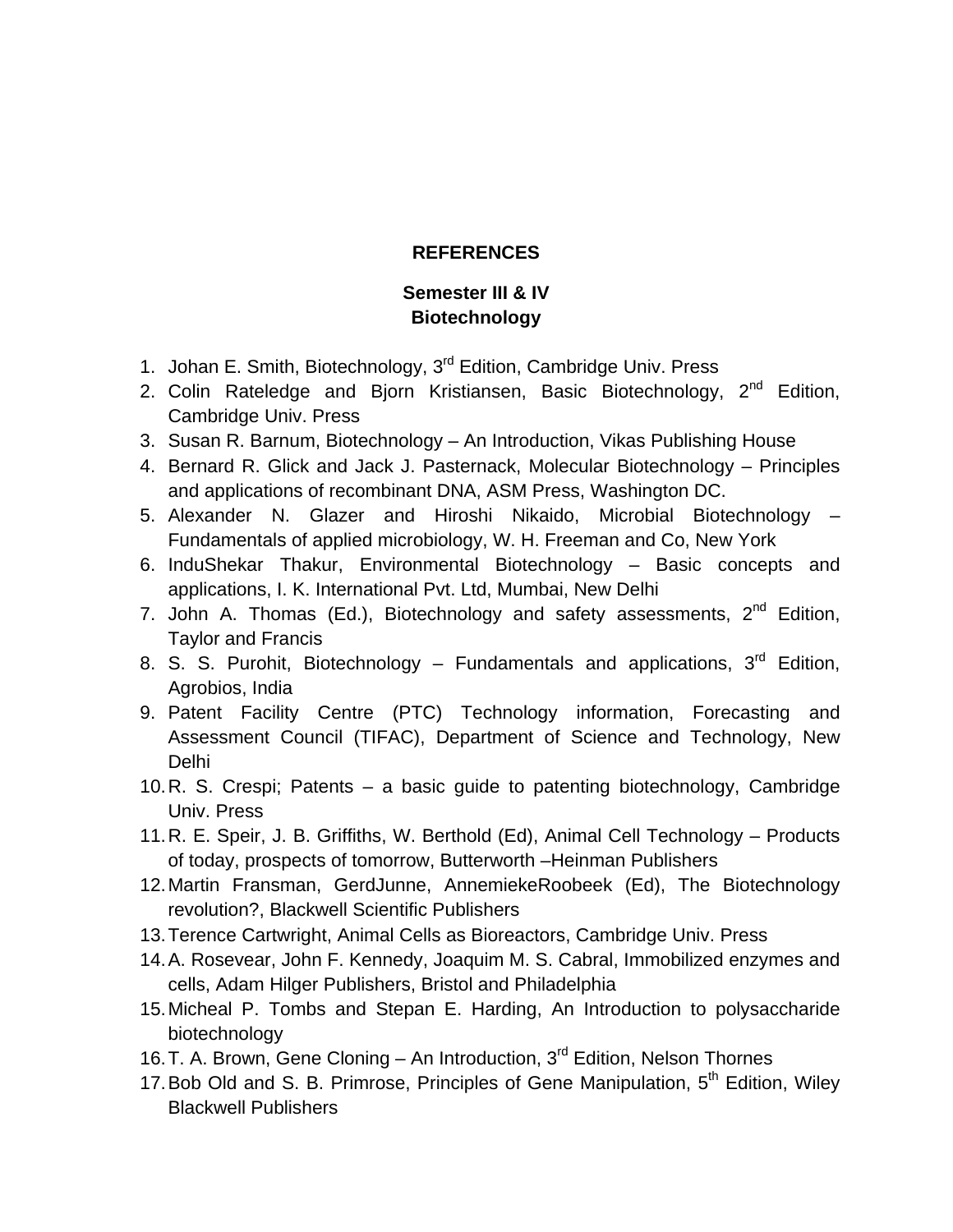18. U. Satyanarayan, Biotechnology, 2007 Reprint, Uppala Author Publisher Interlink

## **Endocrinology**

- 1. Barington(1979) Hormones and evolution Vol I&II Academic press, New York.
- 2. John F- Laycock and Peter H. Wise, Essential of Endocrinology
- 3. Wiliaimas R.H.(1974). Textbook of Endocrinology V.Ed. Saunders Press, London .
- 4. Endocrinlogy- Hadley
- 5. General endocrinology Bagrara and Tumer, W.B. Saunders.
- 6. The Physiology of Reproduction , Vol I& II E.K .Nobil and JU. D.Neil, Raven Press, New York, 1988.
- 7. Benjamin Levin-Gene VII, Oxford University Press.
- 8. Lodish et al Molecular Cell Biology

#### **N.B :**

**I) It is pertinent to note that we have to adhere strictly to the directions as given in the UGC Circular F14-4/2006 (CPP-II).** 

**II)Apart from the institutional Animal Ethics Committee (IAEC) and any other Committee appointed by a Competent Authority/Body from time to time, every college should constitute the following Committees :** 

- 1) A Committee for the Purpose of Care and Supervision of Experimental Animals (CPCSEA) and
- 2) A Dissection Monitoring Committee (DMC)

**Composition of DMC** shall be as follows :

- i) Head of the Concerned Department (Convener/Chairperson)
- ii) Two Senior Faculty Members of the concerned Department
- iii) One Faculty of related department from the same College
- iv) One or two members of related department from neighboring colleges.

---------------------------

## **Practical Course Code PSZOBT 3P1**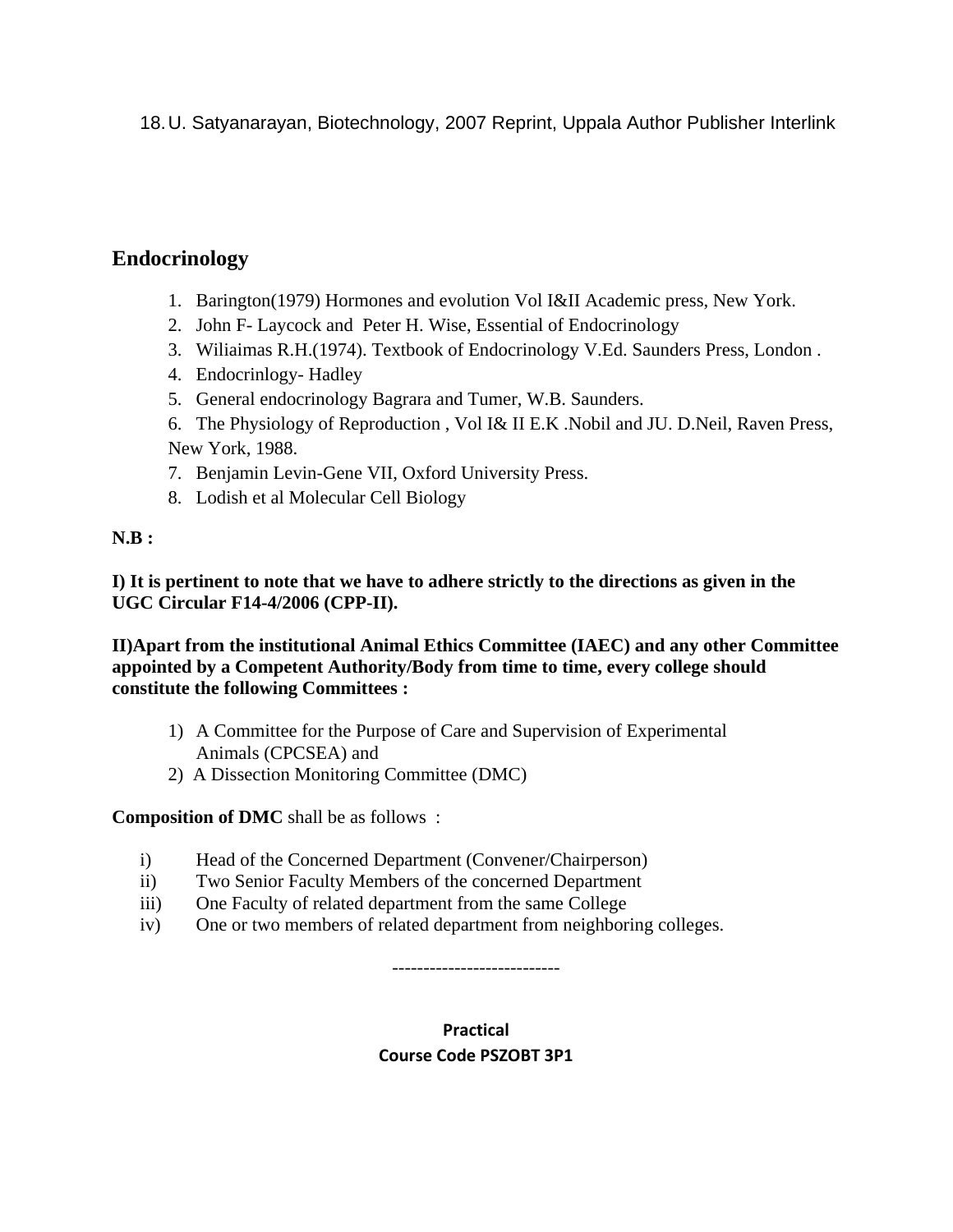Q1) Determination of viable cell count in the given culture of bacteria by dilution & spreading technique. (DAY 1) (25) MARKS

#### $\overline{OR}$

| Q1) Using mini-prep method isolate plasmid DNA from the given strain of bacteria & show the        |         |              |
|----------------------------------------------------------------------------------------------------|---------|--------------|
| purity of the isolate by performing agarose gel electrophoresis. (DAY 1)                           |         | (25) MARKS   |
| Q2) To estimate the Demonstration of aseptic technique: Work place for aseptic handling,           |         |              |
| packing glassware (flasks, test tubes, pipettes, petridish) for sterilization, aseptic transfer of |         |              |
| liquids (pipetting from flask to test tube.                                                        | (DAY 2) | $(15)$ MARKS |
| Q3) Viva                                                                                           |         | (05) MARKS   |
| Q4) Journal                                                                                        |         | (05) MARKS   |

## **Practical Course Code PSZOBT 3P2**

| Q1) Preparation of LB agar plate, slant, butt & demonstration of streaking technique using |              |
|--------------------------------------------------------------------------------------------|--------------|
| bacterial culture to obtain isolated colonies. (DAY 1)                                     | (25) MARKS   |
| Q2) Estimate number of bacteria in given culture of nephelometry. (DAY 2)                  | $(15)$ MARKS |
| Q3) Viva                                                                                   | $(05)$ MARKS |
| Q4) Journal                                                                                | (05) MARKS   |

## **COURSE CODE PSZOEND3P3**

| <b>Duration: 1 day</b> | <b>MARKS -50</b>   |
|------------------------|--------------------|
| Q1. Major question     | $(25 \text{ mks})$ |
| Surgical technique     |                    |

a. Thyroidectomy in rat/mice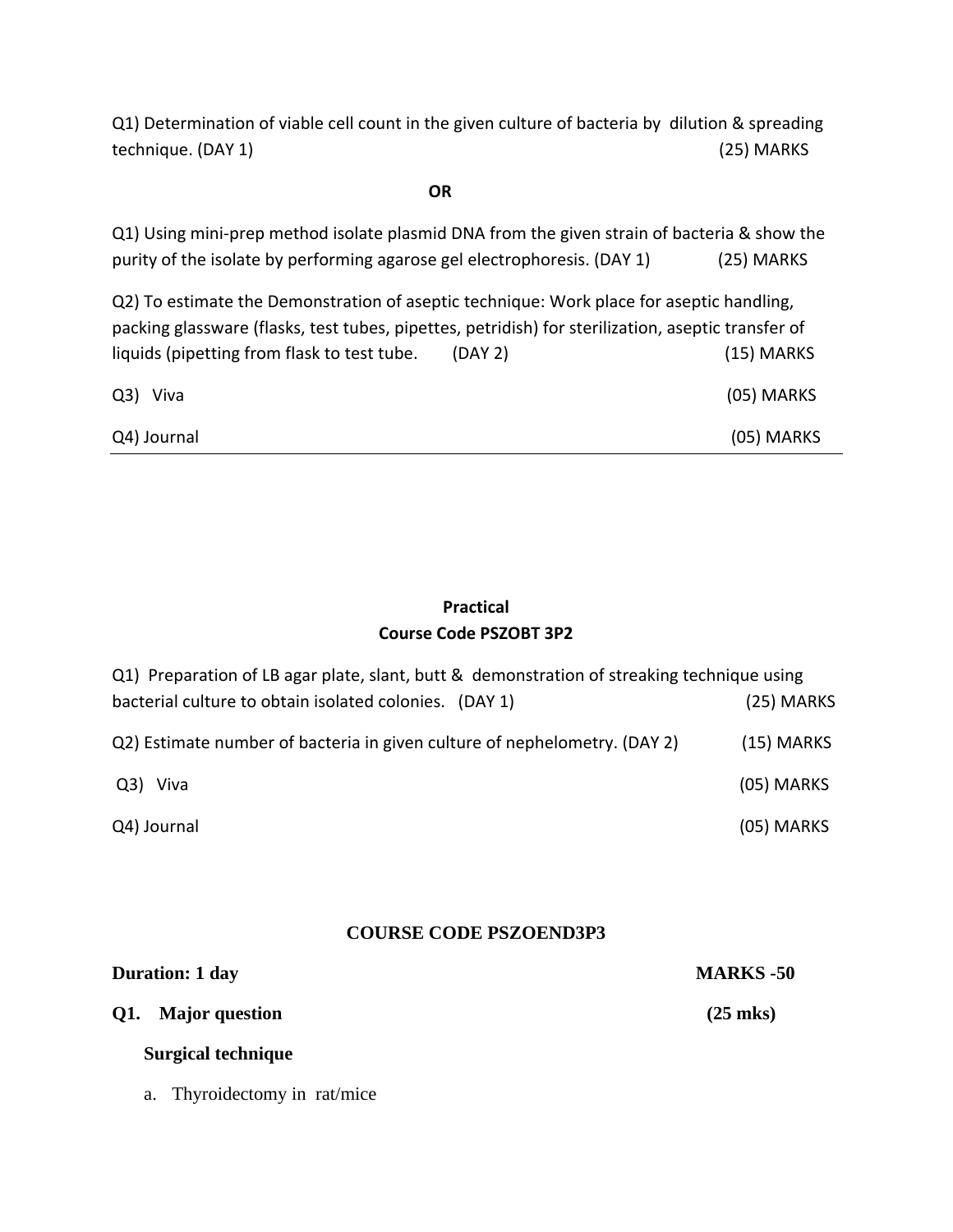b. Adrenalectomy in rat/mice

## **Q2( A) Minor question (10 mks)**

- 1. Dissection and localization of endocrine glands in rat
- 2. Hypophysectomy in fish (Tilipia, cat fish)

#### **( B) Compulsory for all students (05 mks)**

Permanent slide submission (one slide each to be submitted at the time of practical for Islets of Langerhans, CHP method and for pituitary, Mallory triple & AB-AS-OG methods to be used).

| Q3. Viva-voce | $(05 \text{ mks})$ |
|---------------|--------------------|
| Q4. Journal   | $(05 \text{ mks})$ |

**-------------------------------------------------------------------------------------------------** 

#### **SEMESTER-III**

#### **COURSE CODE PSZOEND3P4**

| <b>Duration: 1 day</b> |                                                                       | <b>MARKS</b> -50   |
|------------------------|-----------------------------------------------------------------------|--------------------|
| Q1.                    | <b>Major</b> question                                                 | $(25 \text{ mks})$ |
|                        | Estimation of Adrenal ascorbic acid and cholesterol in                |                    |
|                        | a. A normal animal (mice/rat).                                        |                    |
|                        | b. After the administration of ACTH, Epinephrine.                     |                    |
|                        | Q2. Minor question                                                    | $(15$ mks $)$      |
| 1.                     | Effect of insulin administration on the blood sugar level in mice/rat |                    |
| 2.                     | Paper chromatographic separation of corticoids                        |                    |
|                        | Q3. Viva-voce                                                         | $(05 \text{ mks})$ |
|                        | Q4. Journal                                                           | $(05 \text{ mks})$ |
|                        |                                                                       |                    |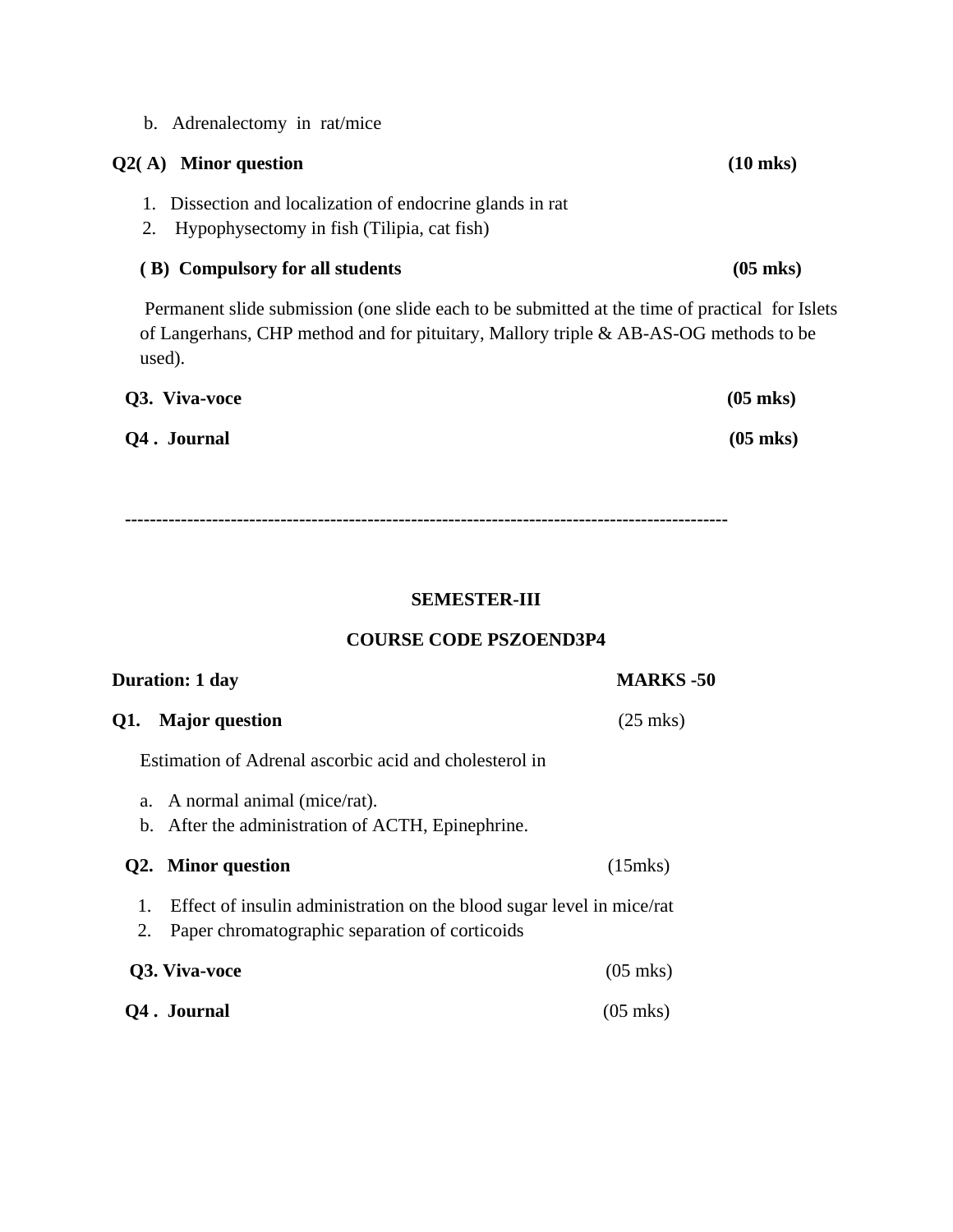## **Practical**

#### **Course Code PSZOBT 4P1**

Q1) Demonstrate the effect of medium on growth curves of given microorganism, using enriched media. (DAY 1) (25) MARKS

#### **OR**

Q1) Demonstrate the effect of medium on growth curves of given microorganism, using minimal media. (DAY 1) (25) MARKS

Q2) Immobilize Yeast cells in calcium alginate, prepare beads & keep them overnight in activation medium (DAY 1) (15) MARKS

Q3) Viva (05) MARKS

Q4) Journal (05) MARKS

## **Practical Course Code PSZOBT 4P2**

Q1) Prepare a bioreactor column to demonstrate Invertase activity in the bioreactor column. (DAY 2) (25) MARKS

Q2) Restriction‐digest the given DNA sample & demonstrate the separation of fragments by performing agarose gel electrophoresis. Interpret the results by comparing with the standard digests provided. (DAY 2) (15) MARKS

**OR** 

Q2) Demonstrate the western blotting technique for the given sample of protein.

| (DAY 2)     | $(15)$ MARKS |
|-------------|--------------|
| Q3) Viva    | (05) MARKS   |
| Q4) Journal | (05) MARKS   |